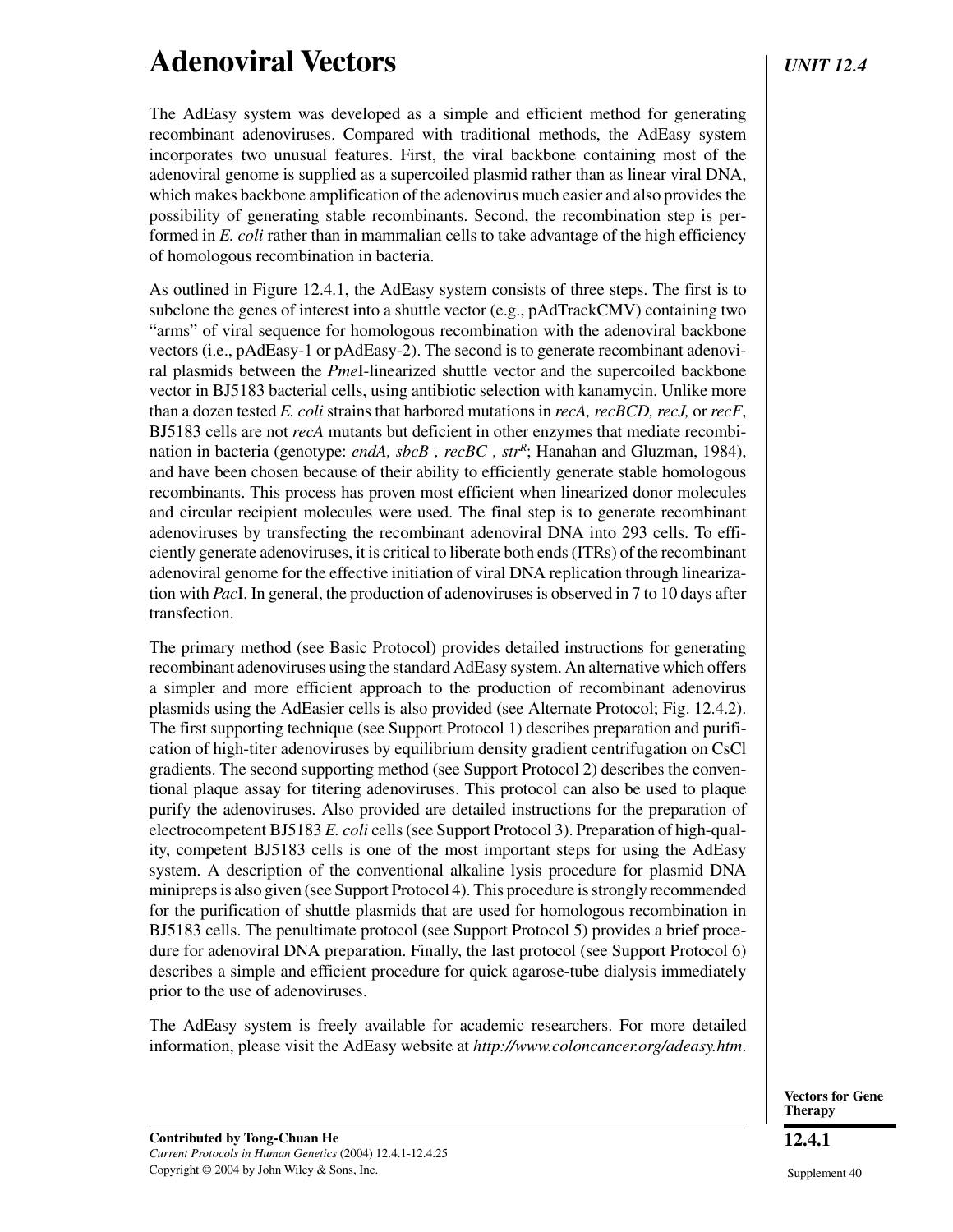

**Figure 12.4.1** Schematic overview of the AdEasy technology. The gene of interest is first cloned into a shuttle vector (e.g., pAdTrack-CMV). The resultant plasmid is linearized by digesting with restriction endonuclease Pmel, and subsequently cotransformed into E. coli. BJ5183 cells with an adenoviral backbone plasmid (e.g., pAdEasy-1). Recombinants are selected for kanamycin resistance, and recombination confirmed by restriction endonuclease analyses. Finally, the linearized recombinant plasmid is transfected into adenovirus packaging cell lines (e.g., 293 cells). Recombinant adenoviruses are typically generated within 7 to 12 days. The "left arm" and "right arm" represent the regions mediating homologous recombination between the shuttle vector and the adenoviral backbone vector. Abbreviations: An, polyadenylation site; Bm, BamHI, RI, EcoRI; LITR, left-hand inverted terminal repeat (ITR) and packaging signal; RITR, right-hand ITR; Sp, Spel. Reproduced from He et al. (1998) with permission. Copyright (1998) National Academy of Sciences, U.S.A.

**Adenoviral Vector**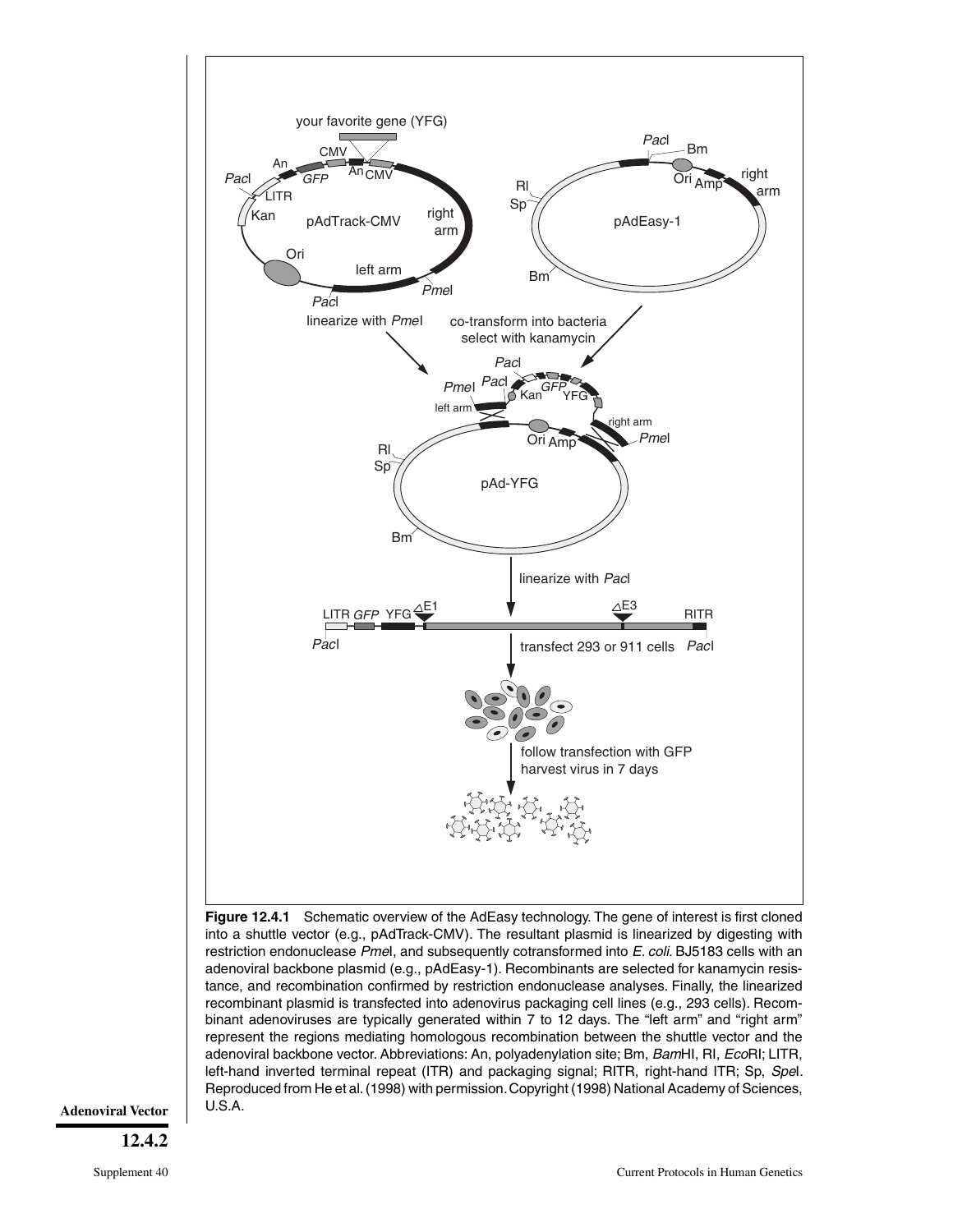

odology involves using the AdEasier cells that are BJ5183 derivatives containing pAdEasy backbone vectors (pAdEasy-1 shown) in order to increase the efficiency of generating recombinant adenovirus plasmids. The rest of methodology is virtually the same as the standard AdEasy system described in Figure 12.4.1. Adapted from He et al. (1998) with permission. Copyright (1998). National Academy of Sciences, U.S.A.

**Vectors for Gene Therapy**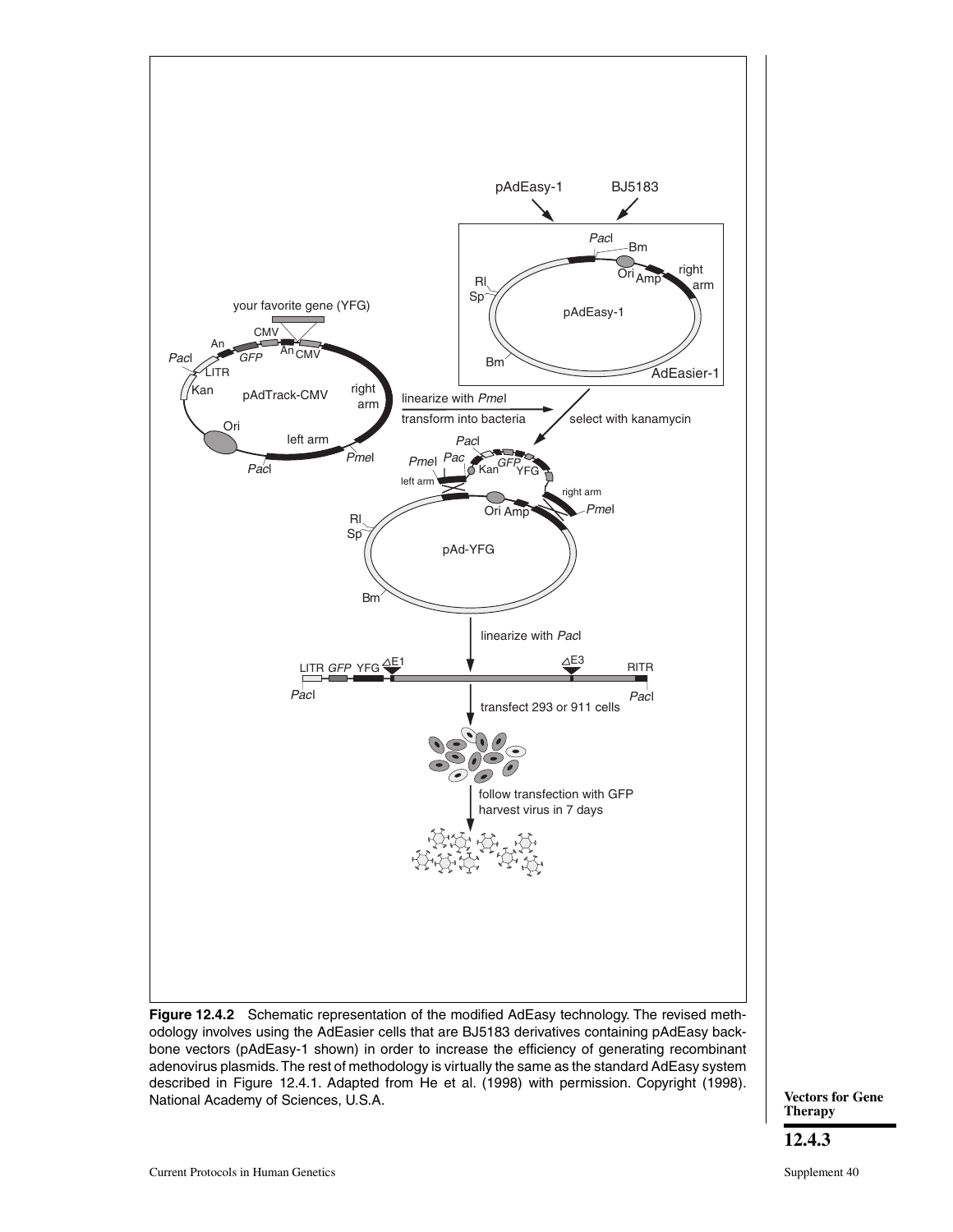

**Figure 12.4.3** Shuttle vectors and adenoviral backbone plasmids used in the AdEasy technology. Abbreviations are defined in the legend to Figure 12.4.1. See text for details. Reprinted from He et al. (1998) with permission. Copyright (1998) National Academy of Sciences, U.S.A.

**Adenoviral Vector**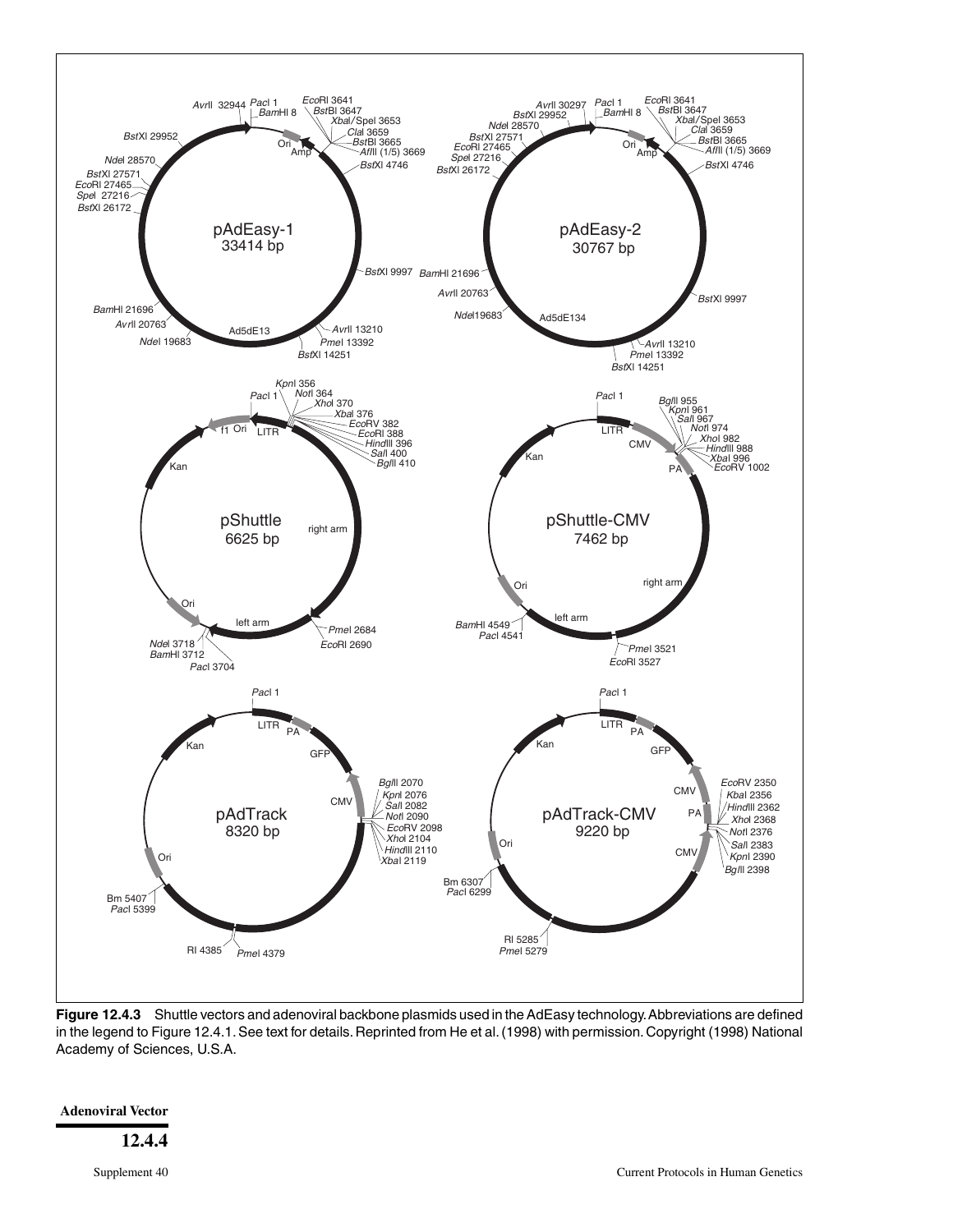|  | Table 12.4.1 Selection of the AdEasy Vectors |  |
|--|----------------------------------------------|--|
|--|----------------------------------------------|--|

| Shuttle plasmid | Adenoviral<br>backbone | Packaging<br>cells | $\overline{\text{Maximum}}$ GFP<br>insert<br>size | tracer         | Use                                                                                           |
|-----------------|------------------------|--------------------|---------------------------------------------------|----------------|-----------------------------------------------------------------------------------------------|
| pAdTrack-CMV    | pAdEasy-1              | 293 or 911         | $5.0$ kb                                          | <b>Yes</b>     | Expression of gene of choice under CMV<br>promoter with a built-in GFP tracer                 |
| pAdTrack-CMV    | pAdEasy-2              | 911-E4             | $7.7$ kb                                          | <b>Yes</b>     | Expression of gene of choice under CMV<br>promoter with a built-in GFP tracer                 |
| pAdTrack        | pAdEasy-1              | 293 or 911         | $5.9$ kb                                          | <b>Yes</b>     | Expression of gene $(s)$ of choice under your<br>favorite promoter with a built-in GFP tracer |
| pAdTrack        | pAdEasy-2              | 911-E4             | 8.6 kb                                            | <b>Yes</b>     | Expression of your favorite gene $(s)$ under<br>promoter of choice with a built-in GFP tracer |
| pShuttle-CMV    | pAdEasy-1              | 293 or 911         | $6.6$ kb                                          | N <sub>0</sub> | Expression of genes in the absence of GFP<br>tracer                                           |
| pShuttle-CMV    | pAdEasy-2              | 911-E4             | 9.1 kb                                            | N <sub>0</sub> | Expression of genes in the absence of GFP<br>tracer                                           |
| pShuttle        | pAdEasy-1              | 293 or 911         | $7.5$ kb                                          | N <sub>0</sub> | Expression of large or multiple genes in the<br>absence of GFP tracer                         |
| pShuttle        | pAdEasy-2              | 911-E4             | $10.2$ kb                                         | N <sub>0</sub> | Expression of large or multiple genes in the<br>absence of GFP tracer                         |

### **BIOSAFETY**

According to the National Institutes of Health biosafety guidelines based on risk assessment, manipulations on human adenoviruses should be performed in a laboratory operating at Biosafety Level 2 (BL2) as approved by the user's Institutional Biosafety Committee. The requirements include the use of laminar flow hoods, the establishment of proper procedures for decontamination and disposal of liquid and solid waste, and the disinfection of contaminated surfaces and equipment. Also see *UNIT 12.1* for a discussion of safety issues related to gene therapy.

# **STRATEGIC PLANNING**

### **Choice of Vectors**

The AdEasy system provides four different shuttle vectors. As illustrated in Figure 12.4.3, the pShuttle vector is the basic shuttle with the maximal capacity for accommodating foreign genes and the flexibility of desired promoter for transgene expression. The pShuttle-CMV vector contains a built-in CMV promoter–driven expression cassette. The pAdTrack and pAdTrack-CMV vectors incorporate independent expression cassettes carrying the green fluorescent protein (GFP) marker to facilitate tracking of transgene expression. However, both vectors have significantly reduced capacity for accommodating foreign genes.

Two adenoviral backbone vectors are offered by the AdEasy system. The pAdEasy-1 is an E1 and E3 double-deletion vector. Hence, the AdEasy-1 derived recombinant adenoviruses can be propagated in E1-expressing packaging cells, such as 293 or 911 cells. pAdEasy-2 is an E1, E3, and E4 triple deletion vector. Thus, propagation of AdEasy-2 derived vectors requires the use of packaging cell lines expressing both E1 and E4. Because the E4 gene product is highly toxic to mammalian cells, its expression is usually controlled by inducible promoters. There are several such E1/E4 packaging lines currently available; however, because of the leakiness of most inducible systems, the E4 expressing cells are often lost after serial passages and it is difficult to generate high-titer AdEasy-2 derived viruses. In this unit, the focus is on the procedures for generating recombinant

**Vectors for Gene Therapy**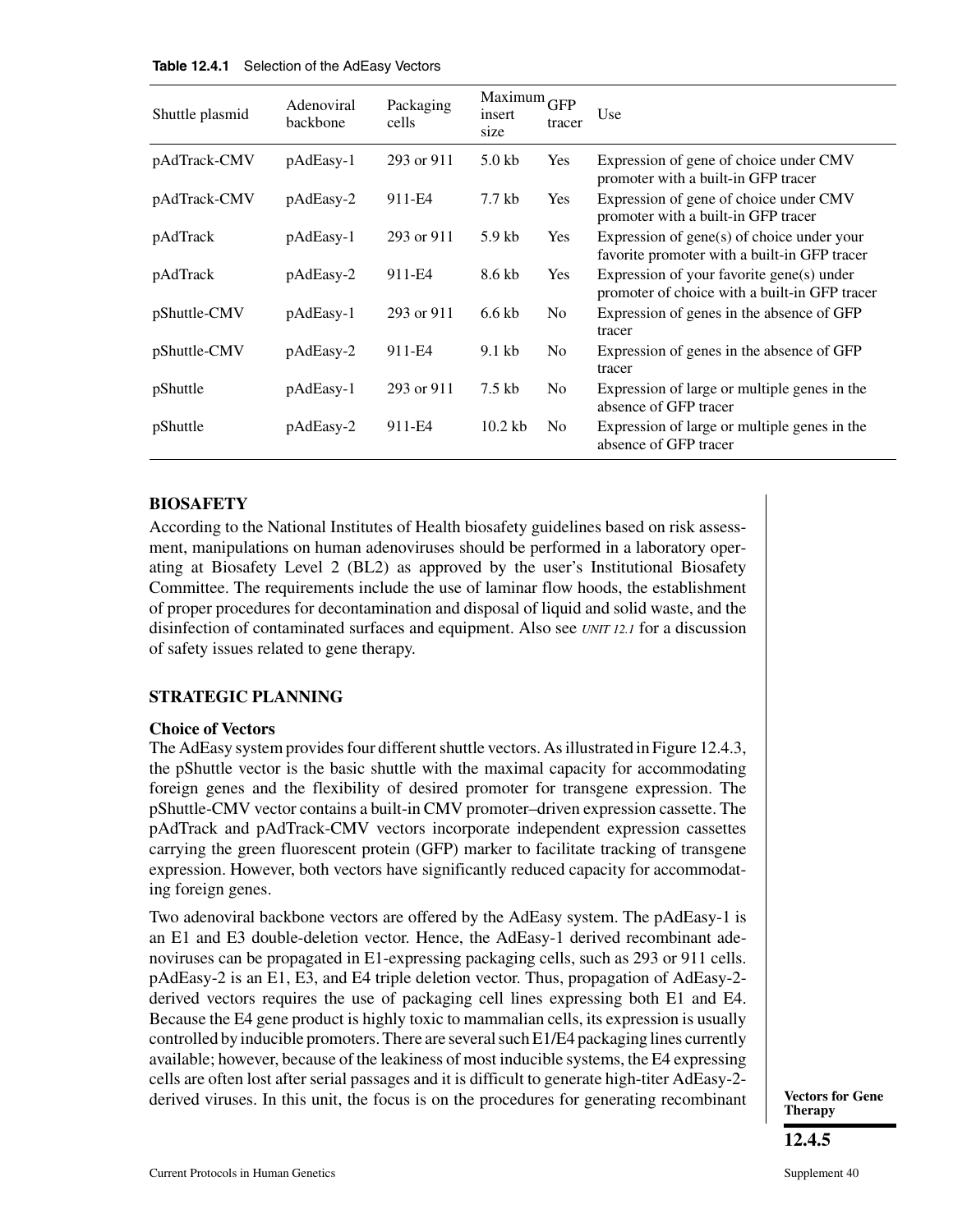adenoviruses with the AdEasy-1 system. The features and utility of different vectors are listed in Table 12.4.1 to help researchers choose an appropriate combination of vectors.

# **Cloning Genes of Interest into Shuttle Vectors**

General guidelines for cloning genes of interest into shuttle vectors are provided below; however, researchers are also advised to consult with general molecular biology manuals for full details on cloning techniques and protocols.

If the gene of interest and the shuttle vector do not have correctly positioned restriction sites, it may be necessary to blunt-end one or both restriction sites with T4 DNA polymerase. In some cases, it may be more convenient to introduce new restriction sites at one or both ends by linker ligations or by PCR amplification. Introduction of restriction sites by PCR is quick and efficient, but the amplified genes must be verified by DNA sequencing.

If the pShuttle or pAdTrack vector is chosen, users have to provide a promoter and a polyadenylation signal for the transgene expression cassette. For all shuttle vectors, it is absolutely critical to include a consensus Kozak sequence in front of the coding sequences.

Because *Pme*I and *Pac*I sites are designed to linearize the final constructs for transformation and transfections, these sites should be avoided in the inserts. If they cannot be avoided, these vectors can still be used, but with more difficulty, by employing partial digestions, digestion with *Eco*RI and recA-assisted restriction endonuclease (RARE) cleavage, or site-directed mutagenesis to eliminate the restriction sites of interest.

If multiple gene expression cassettes are desired, it is critical to avoid cloning the same elements (e.g., CMV promoters) in head-to-head orientations. Deletion of the sequence between the two elements may occur if a homologous recombination event takes place. However, this type of unwanted recombination can be avoided by placing the repetitive elements in a head-to-tail orientation.

*BASIC PROTOCOL*

# **GENERATION OF RECOMBINANT ADENOVIRAL VECTORS USING THE AdEasy METHOD**

To generate recombinants, linearized shuttle vector DNA is cotransformed with supercoiled pAdEasy-1 plasmid into electrocompetent BJ5183 cells. Homologous recombinants are selected on the basis of kanamycin resistance, size, and restriction mapping. Recombinant plasmids are propagated in a bacterial strain less prone to recombination than BJ5183, such as DH10B cells. Finally, the purified recombinant adenovirus plasmids are digested with *Pac*I to liberate both ITRs. The *Pac*I-digested DNAs are introduced into the packaging cell line 293 by lipofection. Viral production should be observed 7 to 10 days after transfection.

# *Materials*

Gene of interest LB medium with kanamycin (*APPENDIX 2D*) Restriction endonucleases (AdEasy specific, *Pac*I, and *Pme*I or *Eco*RI) Shuttle vector DNA (Quantum Biotechnologies or Stratagene) 7.5 M ammonium acetate (*APPENDIX 2D*) seeDNA (Amersham Pharmacia Biotech) 20 mg/ml glycogen (Roche Molecular) 25:24:1 (v/v/v) phenol/chloroform/isoamyl alcohol (*APPENDIX 3C*) 70% and 100% ethanol

**Adenoviral Vector**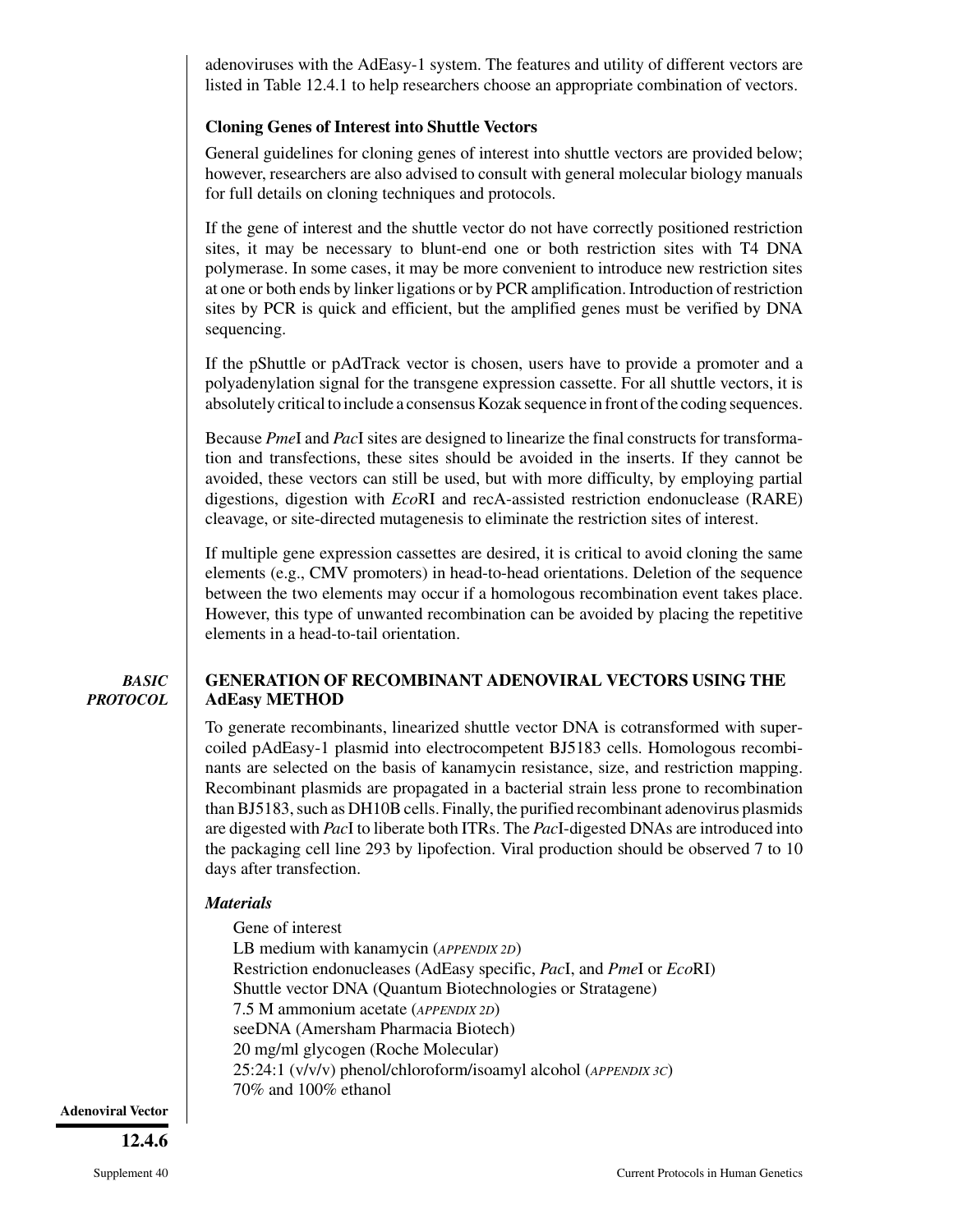Electrocompetent BJ5183 cells (see Support Protocol 3, or Quantum Biotechnologies or Stratagene) pAdEasy-1 supercoiled adenoviral backbone vector (Quantum Biotechnologies or Stratagene), CsCl purified LB/kanamycin plates (*APPENDIX 2D*) 0.8% (w/v) agarose gel Competent DH10B cells or other cells not prone to recombination 293 cells (E1-transformed human embryonic kidney cells) LipofectAMINE reagent (Life Technologies) Opti-MEM I medium (Life Technologies) Dulbecco's modified Eagle medium (DMEM; *APPENDIX 3G* or Life Technologies) Complete DMEM: DMEM with 10% FBS, 1% penicillin/streptomycin HBSS or sterile PBS (Life Technologies)

15-ml conical tubes 37°C orbital shaker 2-mm electroporation cuvettes, ice cold Bio-Rad Gene Pulser electroporator (or similar apparatus) 37°C bacteria incubator 25-cm2 tissue culture flasks 37 $\degree$ C, 5% CO<sub>2</sub> incubator Cell scrapers (rubber policeman) 50-ml conical centrifuge tubes Dry ice/methanol bath

Additional reagents and equipment for alkaline lysis (see Support Protocol 4), phenol/chloroform/isoamyl alcohol extraction and ethanol precipitation of DNA (*APPENDIX 3C*), preparation of electrocompetent BJ5183 cells (see Support Protocol 3), agarose gel electrophoresis (*UNIT 2.7*), and CsCl purification of plasmids (e.g., *UNIT 5.3*)

*NOTE:* All cell culture incubations are performed in a humidified  $37^{\circ}$ C,  $5\%$  CO<sub>2</sub> incubator unless otherwise specified.

*NOTE:* All solutions, reagents, and equipment coming into contact with cells must be sterile, and proper sterile and antiseptic techniques should be used accordingly. Biohazard wastes containing adenoviruses should be disinfected with chlorine bleach.

*NOTE:* Skip steps 6 to 10 if the AdEasier cells are used to generate recombinants as described (see Alternate Protocol).

### *Clone gene into shuttle vector*

Clone the gene of interest directly into the chosen shuttle vector, taking into consideration the issues described above (see Strategic Planning). It is a good practice to confirm transgene expression in the shuttle vectors by transient transfection assays before starting adenovirus construction. Integrity of the transgenes in final recombinant adenoviral plasmids should also be analyzed by diagnostic restriction endonuclease digestions or PCR amplification.

1. Grow candidate gene of interest clones in 2 ml LB/kanamycin in a 15-ml conical tube and culture by shaking overnight in a 37°C orbital shaker.

> **Vectors for Gene Therapy**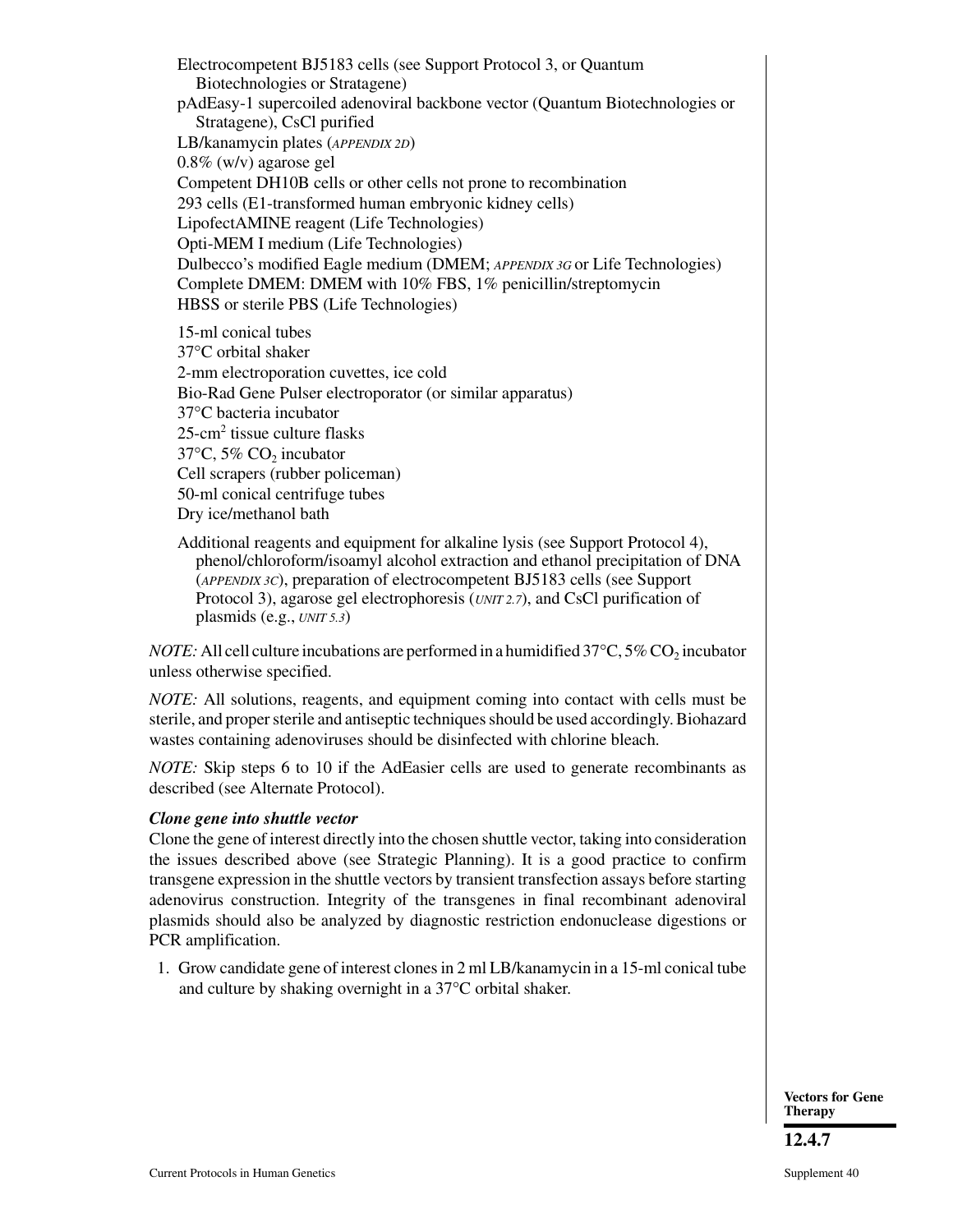2. Purify plasmid DNA using the alkaline lysis procedure (see Support Protocol 4). Confirm the presence and orientation of the transgene by restriction analysis and/or PCR amplification.

*All shuttle vectors and recombinant adenoviral plasmids confer resistance to kanamycin, except pAdEasy-1 and -2, which are ampicillin resistant. Vector maps and sequences can be found at the AdEasy website (http://www.coloncancer.org/adeasy.htm).*

3. Linearize the confirmed shuttle vector with *Pme*I or *Eco*RI restriction enzyme. To ensure a complete digestion, use a 100-µl restriction reaction with 5 µl enzyme. Ensure that the digestion is complete to minimize background, and verify on an agarose gel.

*One-fifth to one-quarter of each miniprep (*∼*0.1 to 0.5 g DNA) is usually sufficient for one cotransformation in BJ5183 cells.*

4. To the 100-µl DNA restriction solution, add 100 µl distilled, deionized water, 100 µl of 7.5 M ammonium acetate, and 2 µl seeDNA (or substitute with 2 µl of 20 mg/ml glycogen); extract with 300 µl of 25:24:1 phenol/chloroform/isoamyl alcohol, pH 8.0.

*The phenol/chloroform/isoamyl alcohol extraction and subsequent ethanol precipitation are described in APPENDIX 3C.*

5. Transfer the top layer of DNA solution to a clean tube. Precipitate with 600 µl of 100% ethanol by centrifuging 5 min at  $16,000 \times g$ , room temperature. Wash the pellet two times with 70% ethanol to eliminate residual salts. Resuspend DNA in 8 µl distilled, deionized water.

*It is not necessary to gel purify the linearized vector, because the purification process may reduce the transformation efficiency, and, more importantly, may generate undesired nicks in the DNA. Also, dephosphorylation of the linearized vector is not recommended to help reduce background.*

### *Generate recombinant adenovirus plasmids in BJ5183 cells*

- 6. Prepare electrocompetent BJ5183 cells in 20  $\mu$ I/tube aliquots kept at  $-80^{\circ}$ C (see Support Protocol 3). When ready for transformation, thaw aliquots and keep competent cells on ice.
- 7. To 20 µl competent cells, add 8.0 µl *Pme*I-digested shuttle vector (from step 5) and 1.0 µl pAdEasy-1 supercoiled adenoviral backbone vector (stock 100 ng/µl). Limit the final volume to  $\leq 30 \mu$ l.
- 8. Carefully transfer the bacteria/DNA mix to an ice-cold 2-mm electroporation cuvette, avoiding formation of bubbles, and keeping the cuvette on wet ice. Deliver the pulse at 2500 V, 200 Ω, and 25 µFD in a Bio-Rad Gene Pulser electroporator.
- 9. Resuspend transformation mix in 500 µl LB medium. Plate on 3 to 4 LB/kanamycin plates, and grow overnight (16 to 20 hr) at 37°C.

*Optionally, the transformed cells can be incubated 10 to 20 min at 37*°*C prior to plating.*

*Although the conventional chemical transformation method can be used for the cotransformation experiments, it is not recommended because of its significantly lower efficiency of transformation.*

10. Pick 10 to 20 of the smallest colonies, and grow each in 2 ml LB medium containing 25 µg/ml kanamycin for 10 to 15 hr in a 37°C orbital shaker.

*It can be challenging to pick up smaller colonies if the bacterial cells are not evenly spread during plating. Try to pick up the small colonies in well-isolated and evenly plated areas.*

**Adenoviral Vector**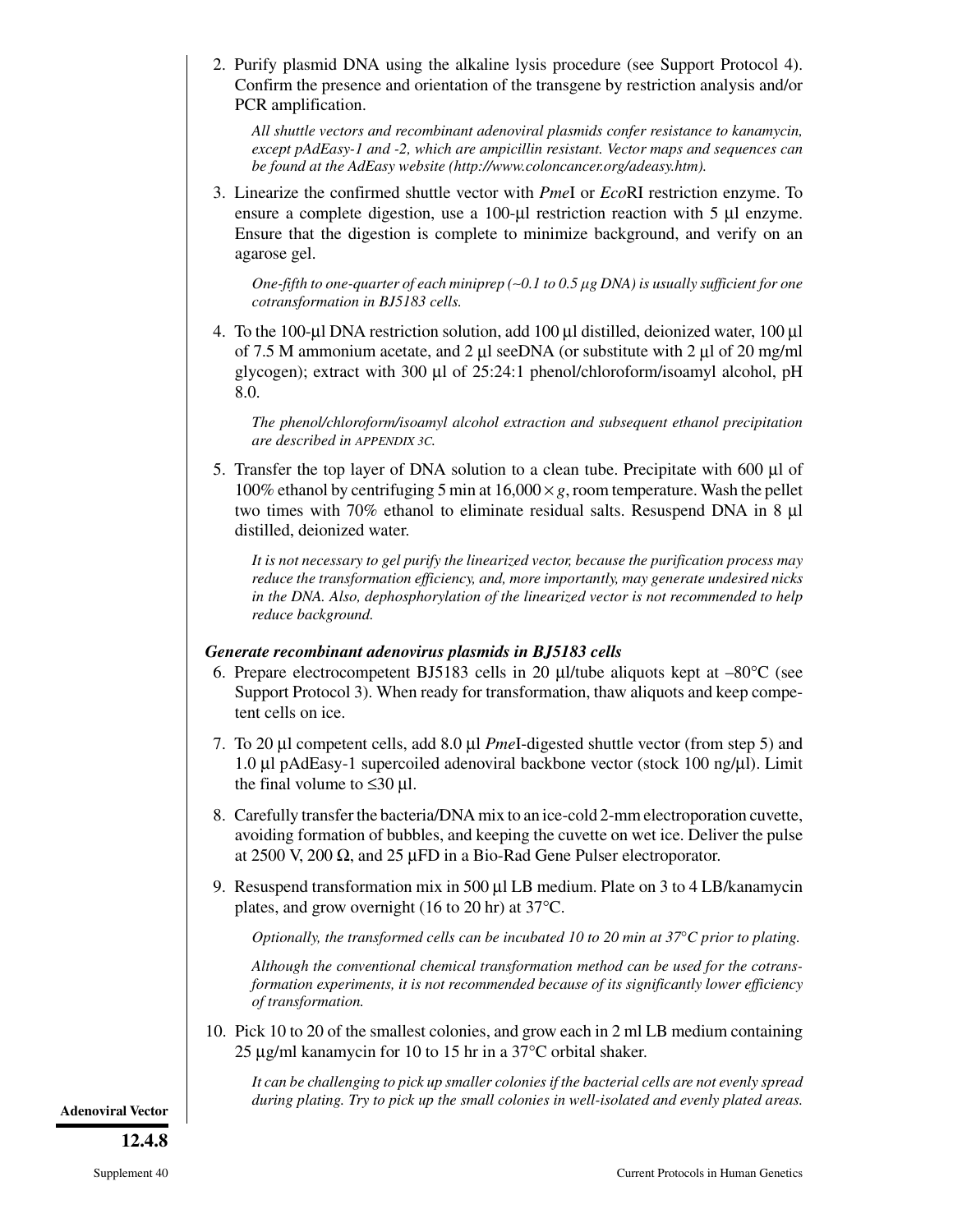*The author has attempted to screen for potential recombinants by PCR using the primers across the recombination junctions, and found that it is not very helpful because of the high false-positive rate.*

*In order to obtain recombinant adenovirus plasmids more efficiently, users are encouraged to follow the alternative method listed at the end of this section (see Alternate Protocol).*

11. Perform minipreps using the conventional alkaline lysis method as described (see Support Protocol 4). Check the size of supercoiled plasmids by running 1/5 of each miniprep on a 0.8% agarose gel (e.g., *UNIT 2.7*).

*Potential recombinants usually run slower than the 12-kb band of a 1-kb ladder (Life Technologies) and often the yield is much lower than that of the shuttle vector background clones.*

12. Perform *Pac*I restriction digestion on candidate clones. Correct recombinants usually yield a large fragment (∼30 kb) and a smaller fragment of 3.0 or 4.5 kb.

*When digesting the recombinants with PacI, the smaller fragment can be either 3.0 or 4.5 kb. Both types of clones are correct because the homologous recombination can also occur between the two ori regions. In this case, PacI digestion will yield 30+ and 4.5 kb fragments. However, both types of recombinants are equally efficient in generating adenoviruses.*

13. Retransform 1 µl correct recombinant plasmids into DH10B (or other plasmid propagation strain not prone to recombination). Perform further restriction analysis on the clones to confirm their primary structure. Finally, purify plasmids by CsClbanding (e.g., *UNIT 5.3*) or using commercial purification kits in preparation for transfection of 293 cells.

*If the background is high, consider one of the following modifications. (1) Do not incubate the bacteria mix after electroporation but directly plate them on LB/kanamycin plates; (2) try to reduce the amount of shuttle vector DNA used in the PmeI digestion; and (3) try to minimize the possibility of introducing nicks into the shuttle vector DNA (e.g., use the alkaline lysis procedure to prepare the shuttle plasmids).*

*Because of the higher frequency of recombination and rearrangement of plasmids in BJ5183 cells, one should not attempt to regrow the BJ5183 culture for the candidate recombinant clones. Instead, potential recombinant plasmids should be recovered from BJ5183 cells as early as possible (no later than 20 hr) and, once confirmed, should be retransformed into DH10B or other common strains used for plasmid propagation.*

#### *Generate recombinant adenoviruses in 293 cells*

14. Plate 293 cells (or 911 cells) in one or two 25-cm<sup>2</sup> tissue culture flask(s) at  $2 \times 10^6$ cells per flask, ∼12 to 20 hr prior to transfection.

*The confluency should be* ∼*50% to 70% at the time of transfection.*

*Transfection of one flask is usually sufficient to generate viruses for further amplification. However, multiple flasks can be used for transfection if high initial titers and quicker amplifications are desired.*

15. On the day of transfection, digest recombinant adenoviral plasmids with *Pac*I. To ensure complete digestion, carry out restriction reactions in 100-µl volumes. Precipitate digested plasmids with ethanol and resuspend in 20 µl sterile water.

Usually, 4  $\mu$ g DNA is needed to transfect one 25-cm<sup>2</sup> tissue culture flask.

16. Perform a standard LipofectAMINE reagent transfection according to manufacturer's manual. Mix 4 µg of *Pac*I-digested plasmid and 20 µl LipofectAMINE reagent for each  $25$ -cm<sup>2</sup> tissue culture flask in 500  $\mu$ l of Opti-MEM I medium, and incubate DNA/LipofectAMINE reagent mix for 15 to 30 min, room temperature.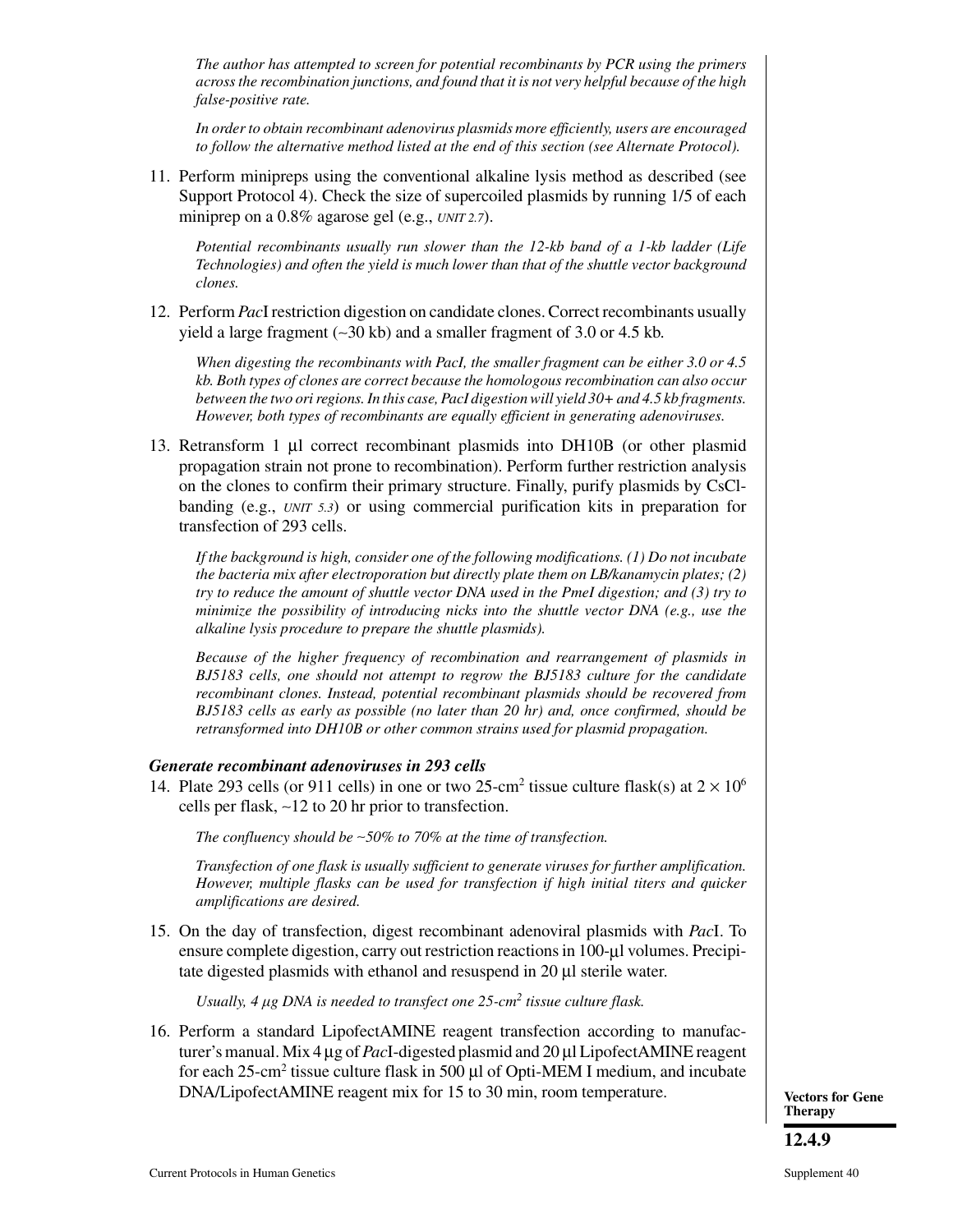17. While waiting for the incubation, remove growth medium from 25-cm<sup>2</sup> tissue culture flasks plated with 293 cells. Gently add 4 ml serum-free medium (e.g., plain DMEM or HBSS medium) to wash residual serum-containing medium. Remove DMEM and add 2.5 ml Opti-MEM I per 25-cm<sup>2</sup> tissue culture flask. Return for ~10 min to 37°C, 5%  $CO<sub>2</sub>$  incubator.

*Special precautions are needed when washing the 293 cells because 293 cells are usually less adherent to the flasks. In most cases, one wash is sufficient. Furthermore, if more than ten flasks are used for transfections, wash no more than five flasks at a time to minimize detachment of 293 cells.*

- 18. Add DNA/LipofectAMINE mix dropwise to the 25-cm<sup>2</sup> tissue culture flasks, and return them to  $37^{\circ}$ C,  $5\%$  CO<sub>2</sub> humidified incubator.
- 19. Remove medium containing DNA/LipofectAMINE mix 4 to 6 hr later, and add 7 ml fresh complete DMEM.

*Do not change the DNA/LipofectAMINE medium if a significant number of floating cells are observed. Sometimes this happens with 293 cells but does not necessarily indicate a problem. If a large number of floating cells are observed, add 6.0 ml complete DMEM to each flask and incubate 10 to 12 hr at 37*°*C. Remove the medium and add 7 ml fresh medium to each 25-cm<sup>2</sup> tissue culture flask.*

20. If pAdTrack-based vectors are used, monitor transfection efficiency and virus production by GFP expression, visible with fluorescence microscopy. Maintain the transfected cells in the 37°C, 5%  $CO_2$  incubator for 10 to 12 days. During this period, it is not necessary to change the medium.

*In general, no obvious plaques or cytopathic effect (CPE) are observed by standard microscopy up to 2 weeks post-transfection. However, GFP plaques are usually observed under fluorescence microscopy starting 5 to 7 days after transfection. Whether the cometlike plaques are observed largely depends on transfection efficiency. Lower transfection efficiency (10% to 30%) may produce "comet-like" plaques, whereas high transfection efficiency (>50%) may generate an intense "scattered stars" phenomenon.*

- 21. Prepare viral lysates as follows.
	- a. Scrape cells off flasks with a rubber policeman (do not use trypsin) at 10 to 12 days post-transfection and transfer to 50-ml conical tubes.

*If the transfection efficiency is low (<30%), it is more desirable to harvest the cells at >15 days after transfection to ensure a reasonable initial viral titer. In this case, feed the cells with 2 ml fresh medium at* ∼*10 days after transfection.*

- b. Centrifuge cells in a benchtop centrifuge 10 min at  $500 \times g$ ,  $4^{\circ}$ C, and resuspend the pellet in 3.0 ml HBSS or sterile PBS.
- c. Freeze cells in dry ice/methanol bath, and thaw in a 37°C water bath to release virus from cells. Vortex vigorously. Repeat freeze/thaw/vortex for three more cycles. Remove tubes from water bath as soon as they thaw to avoid warming virus supernatants, which can reduce titer.
- d. Centrifuge samples briefly at  $500 \times g$ ,  $4^{\circ}$ C, to pellet the cell debris.

*The viral lysates are ready to be used for amplification and preparation of high titer viruses.*

e. Store viral lysates at −20°C or −80°C if they are not immediately used for infection.

**Adenoviral Vector**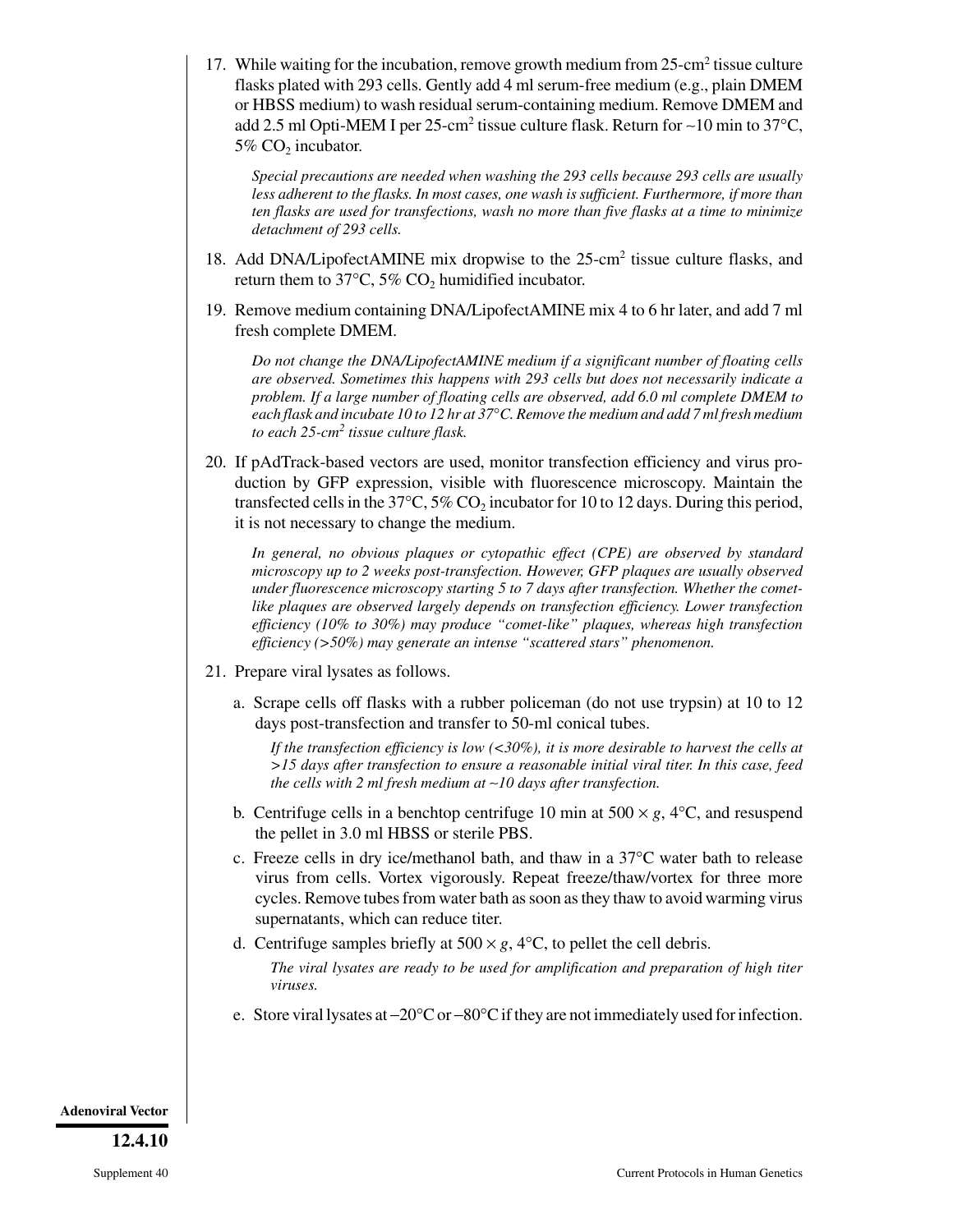# **GENERATE RECOMBINANT ADENOVIRUS PLASMIDS USING AdEasier CELLS**

Although the method described above (see Basic Protocol) works effectively for generating recombinant adenoviruses, the homologous recombination step in BJ5183 cells has become rate limiting for many users. For the past few years, the author's laboratory, as well as those of others, has efficiently generated numerous recombinant adenoviruses using so-called AdEasier cells which are derived from BJ5183 cells already containing the pAdEasy backbone plasmids. The BJ5183 cells harboring pAdEasy-1 are designated AdEasier-1, whereas those containing pAdEasy-2 are designated AdEasier-2. As outlined in Figure 12.4.2, efficient homologous recombination occurs when linearized shuttle vectors are transformed into the competent AdEasier cells. This protocol replaces steps 6 to 10 of the Basic Protocol; the rest of the protocol is the same as the Basic Protocol.

There are at least three advantages to using AdEasier cells. First, the cells are extremely efficient for generating recombinants, because their use circumvents the relatively low efficiency of cotransforming BJ5183 cells with two large plasmids. Second, this approach does not require preparation of high quality pAdEasy plasmids. Third, it is possible to generate recombinants using conventional chemical transformation methods instead of electroporation.

STRATAGENE is now selling competent AdEasier-1 cells (which they call BJ5183-AD-1). For users planning to make only a few adenoviral constructs, this is particularly convenient.

# *Additional Materials (also see Basic Protocol)*

pAdEasy-2 plasmid (optional; Quantum Biotechnologies or Stratagene) LB agar plates containing  $50 \mu g/ml$  ampicillin and  $30 \mu g/ml$  streptomycin (*APPENDIX 2D*) Restriction endonucleases (*Hin*dII or *Pst*I) LB medium without antibiotics (*APPENDIX 2D*)

LB medium containing 25 µg/ml kanamycin (*APPENDIX 2D*)

# *Generate competent AdEasier cells*

- 1. Transform 50 ng pAdEasy-1 or pAdEasy-2 plasmid into electro-competent BJ5183 cells following the conditions described (see Basic Protocol, step 8).
- 2. Plate the transformation mix (usually 5% to 20%) on LB agar plates containing 50  $\mu$ g/ $\mu$ l ampicillin and 30  $\mu$ g/ml streptomycin. Incubate 15 to 20 hr at 37°C.
- 3. Pick 10 to 20 colonies and grow each in 2 ml LB medium containing ampicillin and streptomycin with continuous shaking at 37°C overnight.
- 4. Purify the plasmid DNA from each culture following the alkaline lysis procedure described (see Support Protocol 4).
- 5. Use 20% to 30% miniprep DNA for restriction digestion (e.g., *Hin*dIII, *Pst*I) to confirm the integrity of the clones. Pick one confirmed clone (designated as AdEasier-1 or 2) for subsequent use.

*Because BJ5183 cells have a relatively high frequency of homologous recombination, unwanted or detrimental rearrangements and/or recombinations of the pAdEasy sequences in AdEasier cells can occur. It is thus important to pick individual clones and characterize the clones with extensive restriction digestions (e.g., HindIII and/or PstI). The digestion pattern can be compared with the pAdEasy stock DNA made in a nonrecombinant strain (e.g., DH10B). A restriction digest characterization should optimally be carried out on DNA from the large-scale culture that is used to prepare competent cells.*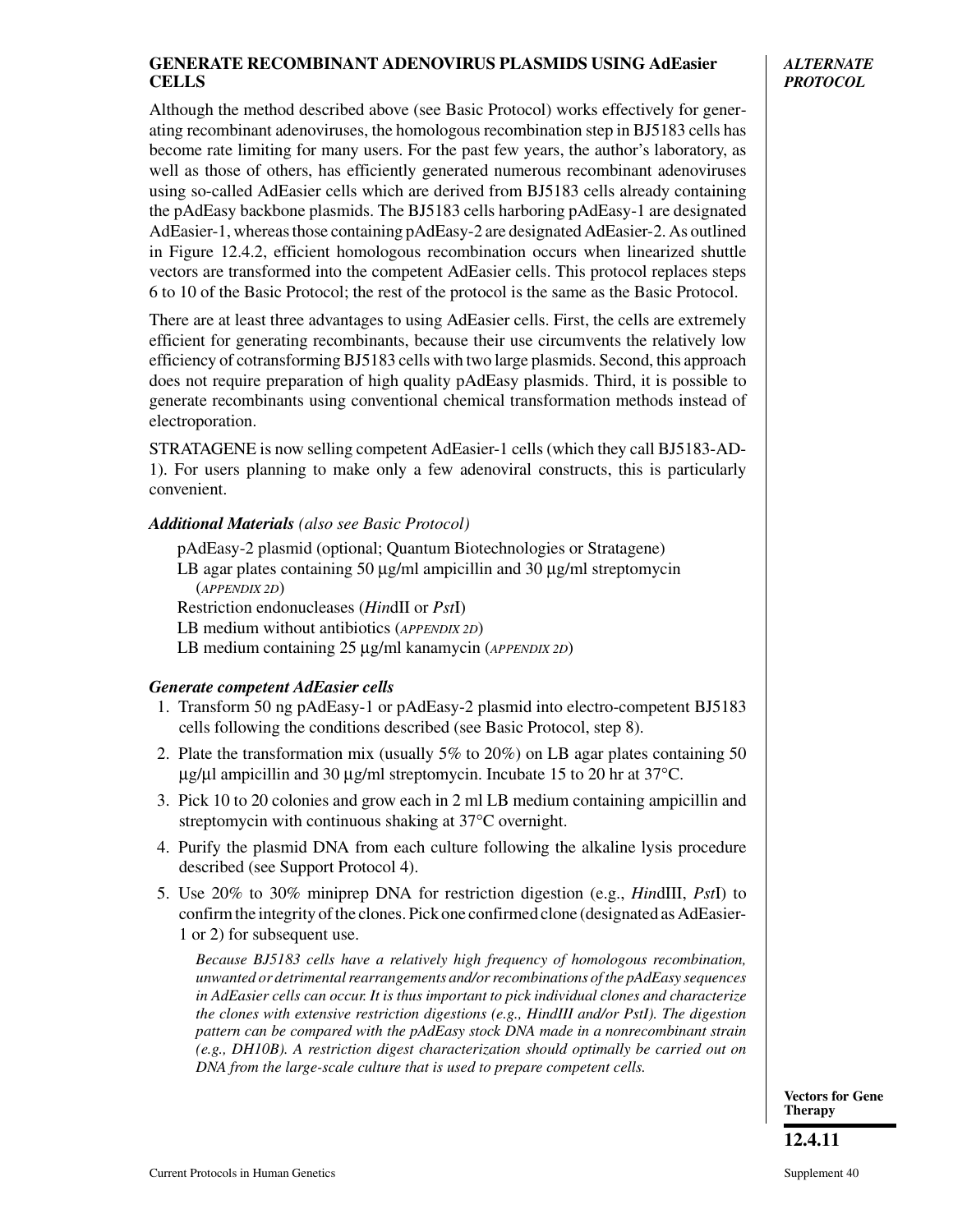- 6. Prepare electrocompetent AdEasier cells as described (see Support Protocol 3), except grown in LB medium containing ampicillin and streptomycin.
- 7. Store electrocompetent AdEasier cells in 20 µl/tube aliquots kept up to 6 months at –80°C. When ready for transformation, thaw aliquots and keep competent cells on ice.

# *Clone gene into shuttle vector*

8. Clone the gene into the shuttle vector and digest with *Pme*I as described (see Basic Protocol, steps 1 to 5).

# *Generate recombinants using AdEasier cells*

- 9. To 20 µl electrocompetent AdEasier cells, add 8.0 µl *Pme*I-digested shuttle vector. Limit the final volume to ~30 µl.
- 10. Carefully transfer the bacteria/DNA mix to an ice-cold 2-mm electroporation cuvette, avoiding formation of bubbles and keeping the cuvette on wet ice. Deliver the pulse at 2500 V, 200  $\Omega$ , and 25 µFD in a Bio-Rad Gene Pulser electroporator.
- 11. Resuspend the transformation mix in 500 µl LB medium. Plate 10% to 20% of the transformation mix onto 1 to 2 LB/kanamycin plates, and grow overnight (16 to 20 hr) at  $37^{\circ}$ C.

*Optionally, incubate 10 to 20 min at 37*°*C, depending on vector background and AdEasier competency.*

*The conventional chemical transformation method can also be used for AdEasier transformation experiments if the chemically competent AdEasier cells are used.*

12. Pick 10 to 20 of the smallest colonies, and grow each in 2 ml LB medium containing 25 µg/ml kanamycin for 10 to 15 hr in a 37°C orbital shaker. Purify, characterize, and regrow plasmid DNA as described (see Basic Protocol, steps 11 through 13).

*Generate recombinant adenoviruses in the 293 packaging line by following the procedure described above (see Basic Protocol, steps 14 to 21).*

*SUPPORT PROTOCOL 1*

# **PREPARATION AND PURIFICATION OF HIGH-TITER ADENOVIRUSES**

This protocol describes the amplification steps for adenoviruses starting from the initial transfection lysates. In most cases, it takes two to four rounds of amplification to arrive at a large-scale preparation of high titer viruses. However, the number of amplification rounds is largely dependent on the initial titers of the primary transfection lysates.

# *Additional Materials (also see Basic Protocol)*

Primary transfection viral supernatant (see Basic Protocol) Cesium chloride (CsCl) Mineral oil Chlorine bleach 2× storage buffer (see recipe) Blank solution: 1.35 g/ml CsCl mixed with equal volume  $2\times$  storage buffer TE buffer (*APPENDIX 2D*) containing 0.1% SDS

75-cm2 tissue culture flasks Benchtop centrifuge 50-ml conical centrifuge tubes Sorvall refrigerated centrifuge with HS-4 rotor 12-ml polyallomer tubes for SW 41 Ti rotor Beckman ultracentrifuge (or equivalent) with SW 41 Ti rotor Ring stand and clamp 3-ml syringe and 18-G needle

**Adenoviral Vector**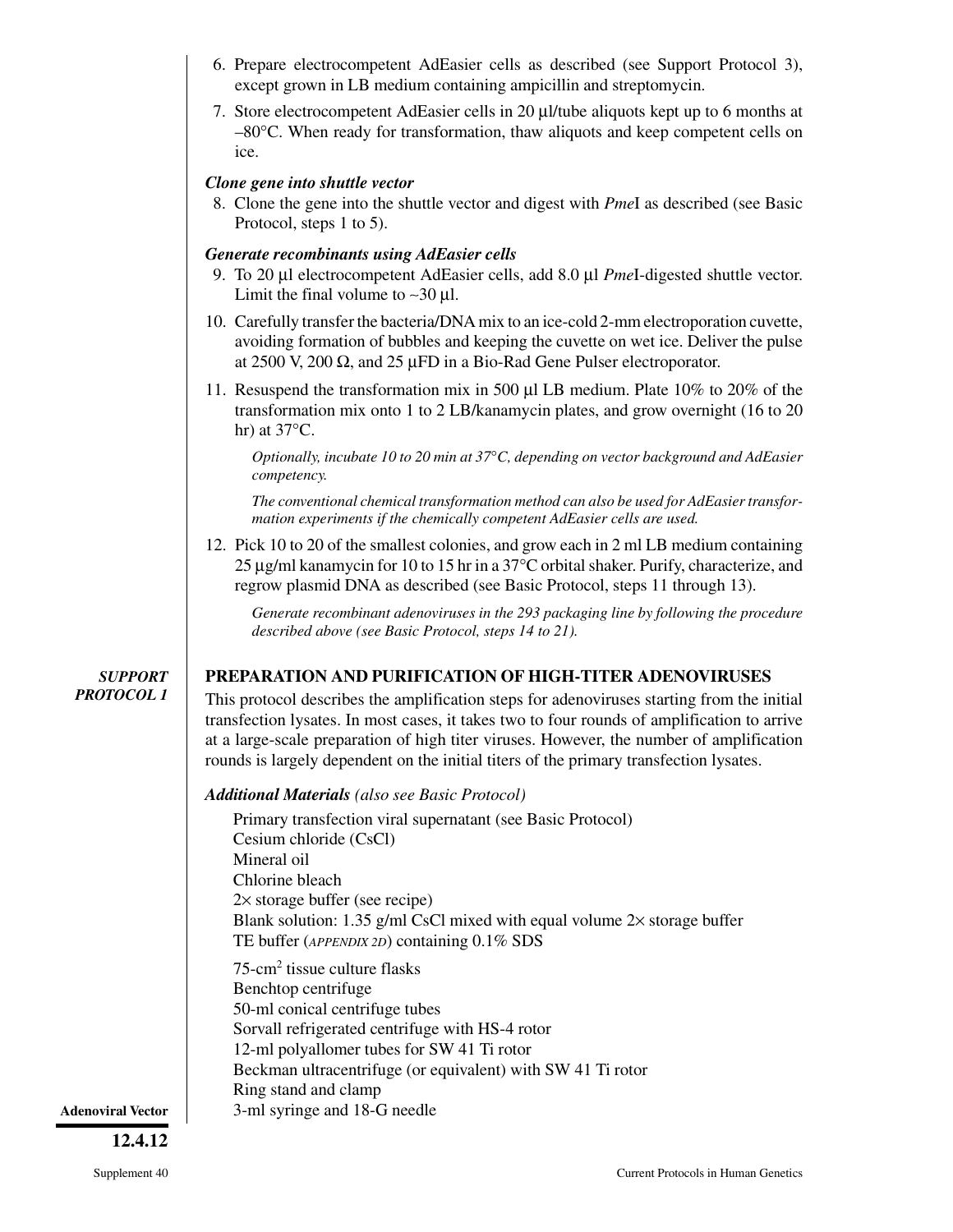### *Round one: Amplify from primary transfection lysates*

- 1. Plate 293 cells in 25-cm<sup>2</sup> tissue culture flasks at 80% to 90% confluency ( $\sim$ 3 × 10<sup>6</sup>) cells/flask in 6 ml complete DMEM) at 12 to 15 hr prior to infection.
- 2. Infect 25-cm<sup>2</sup> tissue culture flasks of 293 cells by adding 30% to 50% of the primary transfection viral supernatants to each flask.

*The amount of the primary transfection lysates used in each infection is largely determined by their initial titers (usually in a range of 10<sup>6</sup> to 10<sup>8</sup> infectious particles/ml). The rest of the viral lysates should be kept at* −*20*°*C or* −*80*°*C. A cytopathic effect (CPE) or genuine cell lysis should become evident at 2 to 4 days post-infection. Productive infections should be easily observed using the GFP expression incorporated in pAdTrack-based vectors.*

3. Scrape and collect cells when 30% to 50% of the infected cells are detached, usually at 3 to 5 days post-infection.

*If the infected cells become sick within two days post-infection, it indicates that the titer of the primary transfection lysate is high, and less virus lysate should be used for infection or more 293 cells should be infected (e.g., use one 75-cm<sup>2</sup> tissue culture flask). On the other hand, if the infected cells do not show an obvious CPE by 5 days post-infection, it usually suggests that the primary transfection lysates have relatively low titers. In this case, more viral lysate should be used for infection and the infected cells should be collected at a much later time (e.g., 1 week after infection). Alternatively, higher-titer lysates can be prepared by repeating the transfection (with high transfection efficiency).*

- 4. Transfer the scraped cells to a 15-ml conical centrifuge tube, and centrifuge in a benchtop clinical centrifuge cells 10 min at ∼500 × *g*, 4°C. Remove all but 5 ml medium and resuspend cells by vortexing.
- 5. Perform four cycles of freezing in a dry ice/methanol bath and thawing at 37°C to release the viruses from the cells. Perform the next round of amplification with cleared lysates or keep up to 1 year to −80°C.

# *Rounds 2 and 3: Perform intermediate-scale amplification*

- 6. Plate 293 cells in 75-cm2 tissue culture flasks at ∼90% confluency 12 to 15 hr prior to infection (~5–7 × 10<sup>6</sup> cells/flask in 16 ml complete DMEM).
- 7. Add 2 to 4 ml viral lysate prepared in step 5 to one 75-cm2 tissue culture flask of 293 cells. Return cells to  $37^{\circ}$ C,  $5\%$  CO<sub>2</sub> incubator.

*After* ∼*30 to 48 hr of incubation, the CPE caused by the amplification of adenovirus should be readily observed. The infected cells will appear round and refractile, and will begin to lift off the surface of the flasks.*

- 8. Scrape and collect cells when 30% to 50% of the infected cells are detached, usually at 2 to 4 days post-infection.
- 9. Transfer the scraped cells to a 50-ml conical centrifuge tube, and centrifuge 10 min at ∼500 × *g*, 4°C in a benchtop clinical centrifuge. Remove all but 10 ml medium and resuspend cells by vortexing. Perform four cycles of freezing in dry ice/methanol bath and thawing at 37°C to release the viruses from cells.

*Cleared lysates are ready for the next round (round 3) of amplification or can be kept at* −*80*°*C.*

*The virus-containing waste should be disinfected with chlorine bleach.*

10. Repeat steps 6 to 9 for another round of amplification. When collecting the infected cells, resuspend in 25 ml sterile PBS or HBSS. Perform three to four cycles of freezing/thawing to release the viruses from cells. Use the cleared viral lysates for a final round of large-scale amplification or keep at −80°C.

**Vectors for Gene Therapy**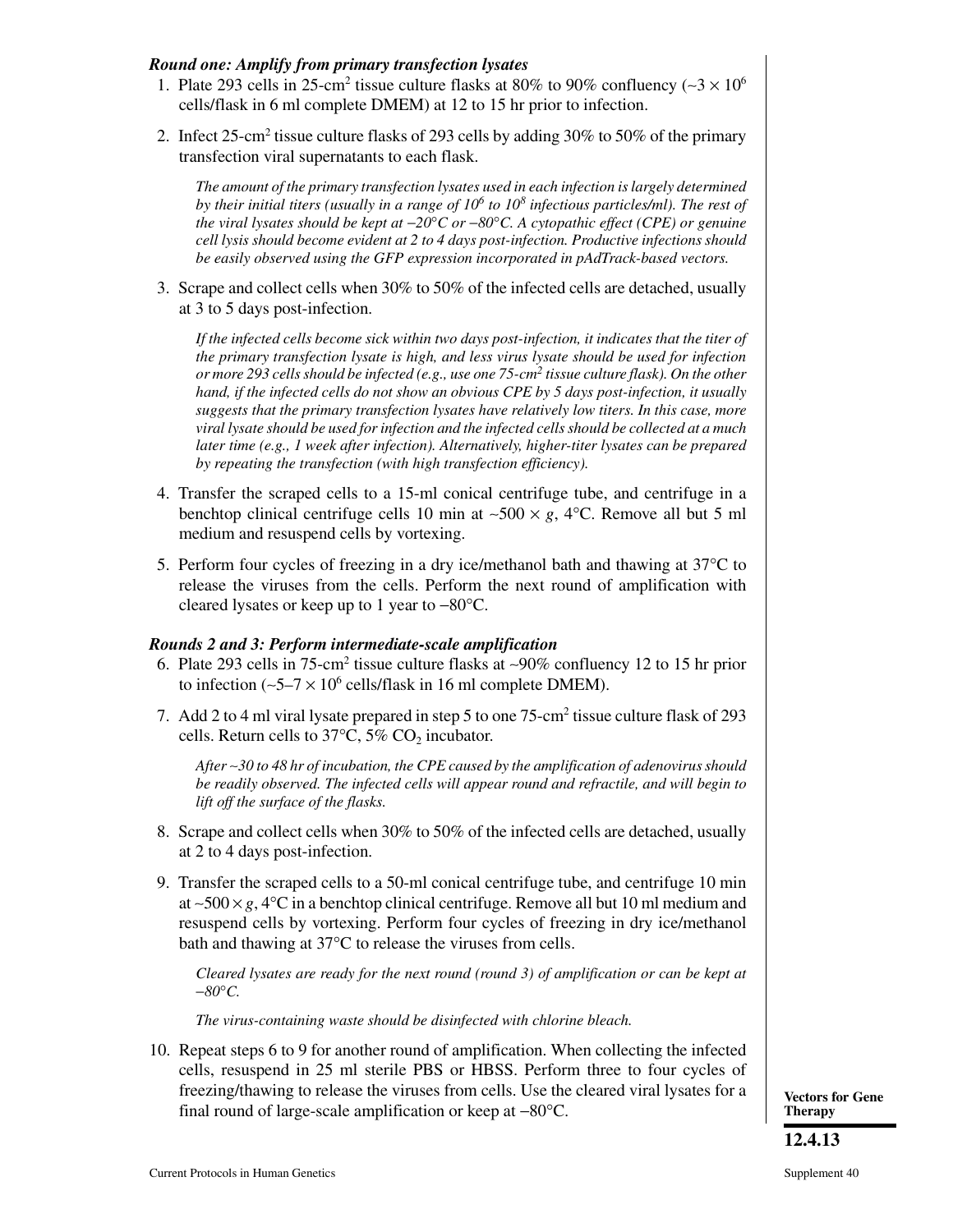*For this additional round of amplification, the viral lysates will be used to infect three to five 75-cm<sup>2</sup> tissue culture flasks.*

*For optimal amplification,* ∼*30% to 50% of the infected cells should demonstrate obvious CPE at 2 to 3 days after infection. Under these circumstances, each round of amplification should yield at least ten-fold more virus than is present in the previous round.*

*Titers can be measured at any time, which is particularly easy with AdTrack-based vectors. Simply infect 293 cells with various dilutions of viral supernatant and see how many are GFP-expressing cells 18 hr later. Without AdTrack, viruses can be plaque titered (see Support Protocol 2) or titered by limiting dilution using standard methods; the author finds these methods much less simple and quantitative than employing the GFP marker, but these have to be used if GFP is not present. After three rounds of amplification, viral titer should reach 10<sup>9</sup> to 1010 infectious particles (or plaque-forming units, pfu) per milliliter of lysate.*

### *Final round: Perform large-scale amplification and CsCl gradient purification*

11. Plate 293 cells in 75-cm2 tissue culture flasks to be 90% to 100% confluent at the time of infection ( $\sim$ 1 × 10<sup>7</sup> cells/flask).

Usually, 15 to 20 75-cm<sup>2</sup> tissue culture flasks are sufficient to make a high-titer stock.

- 12. Infect cells with viral supernatant at a multiplicity of infection (MOI) of 10 pfu per cell.
- 13. When all infected cells have rounded up and about half of the cells are detached (usually at 3 to 4 days post-infection), harvest and combine infected cells from all flasks. Centrifuge 5 min at ∼500 × *g* in a benchtop centrifuge and remove supernatant.

*The virus-containing waste should be disinfected with chlorine bleach.*

14. Resuspend the cell pellet in 8.0 ml sterile PBS. Perform four cycles of freezing in a dry ice/methanol bath and thawing at 37°C to release viruses from cells. Centrifuge viral lysate 5 min in a Sorvall refrigerated centrifuge at  $7000 \times g$  (HS-4 rotor at 6000 rpm),  $4^{\circ}$ C.

*It is important to resuspend the viral lysate in PBS because it provides a better visualization of the viral band on the CsCl gradient without interference from the phenol red.*

- 15. Weigh 4.4 g CsCl into a 50-ml conical tube, transfer 8.0 ml cleared virus supernatant to the tube (avoiding the pellet), and mix well by vortexing.
- 16. Transfer the CsCl solution (∼10 ml, density of 1.35 g/ml) to a 12-ml polyallomer tube for SW 41 Ti rotor. Overlay with 2 ml mineral oil to fill tube. Prepare a balance tube.

*It is important to fill the tubes with mineral oil to prevent crashes during high-speed centrifugation.*

- 17. Centrifuge in a Beckman ultracentrifuge with an SW 41 Ti rotor for 18 to 24 hr at  $176,000 \times g$  (SW 41 Ti rotor at 32,000 rpm), 10<sup>o</sup>C.
- 18. Remove tubes from ultracentrifuge and clamp onto a ring stand above a beaker of chlorine bleach. Note the position of the virus band, which appears as a narrow opaque white band ∼1 to 2 cm below mineral oil interface. Collect virus fraction (∼0.5 to 1.0 ml) with a 3-ml syringe and 18-G needle by puncturing the side of the tube under the band to extract it into syringe. Do not collect any bands above it.
- 19. Mix virus fraction with equal volume 2× storage buffer. Store virus stocks at −80°C.

**Adenoviral Vector**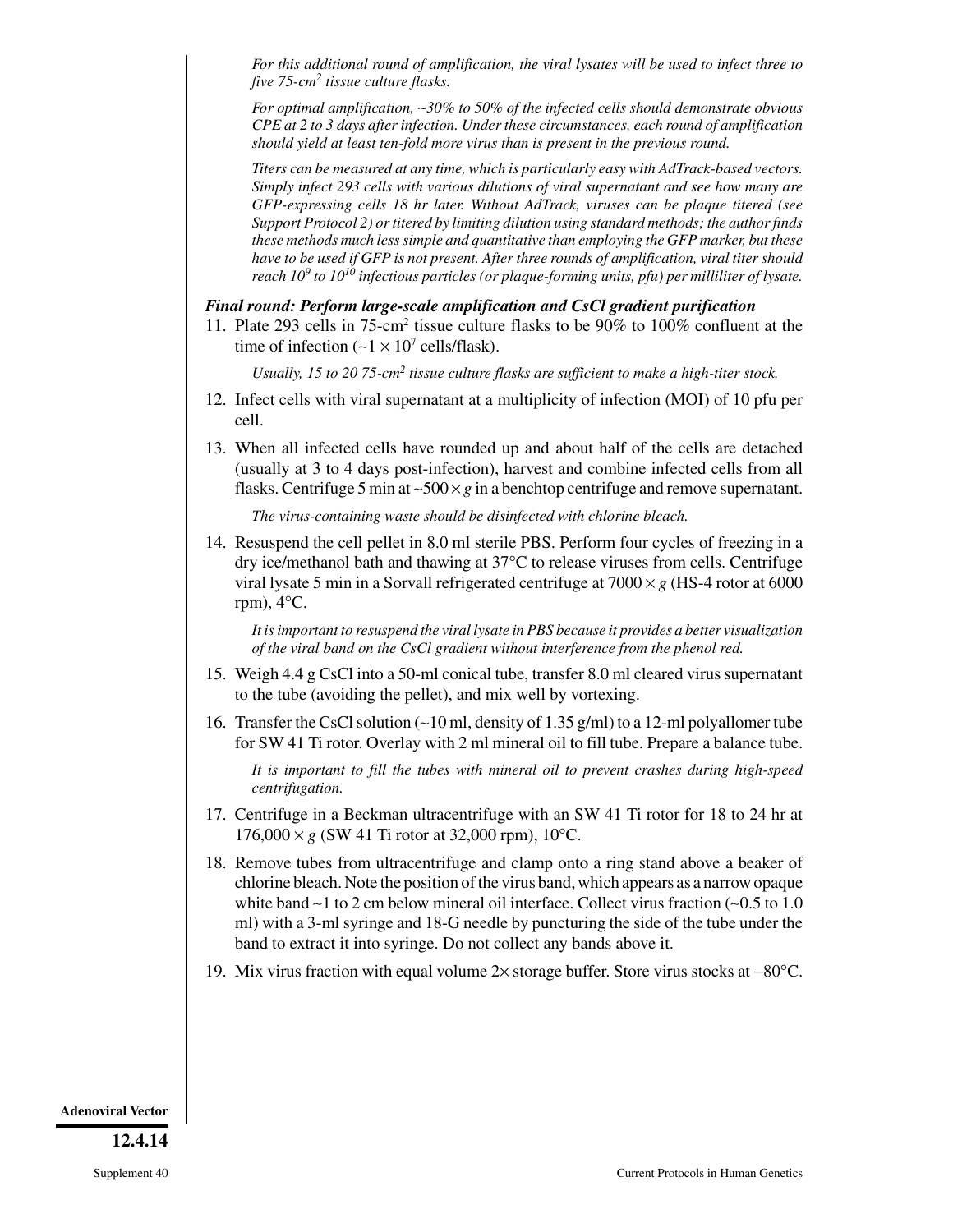20. Check viral titer by GFP, plaque assays (see Support Protocol 2), or immunohistochemical staining, or simply read  $OD_{260}$ . To read OD, add 15 µl virus to 15 µl blank solution and 100 µl TE/0.1% SDS, vortex 30 sec, centrifuge 5 min, and measure  $OD<sub>260</sub>$ .

*One OD unit contains* ∼*1012 viral particles/ml (particles:infectious particles =* ∼*20:1). However, the OD<sub>260</sub> calculation is based on an estimate of viral DNA content and does not imply either competent viral packaging or transgene expression. Therefore, it is advisable to combine this estimate with the other approaches described.*

*The thickness of viral band on CsCl gradient is largely determined by the efficiency of amplification. In an optimal infection for amplification,* ∼*30% to 50% of the infected cells show obvious CPE at 2 to 3 days after infection. If the infected cells exhibit significant CPE within 24 hr or after 5 days post-infection, it is most likely that the virus amplification is not optimal and the resultant viral titers are likely to be lower.*

*It is best to keep the concentrated virus stock at* −*80*°*C because the viral particles are generally more stable in high-salt conditions. For in vitro applications where the virus stock is highly diluted, the purified virus preparation can be directly used. However, because CsCl may interfere with or cause toxicity in some other applications, it is best to desalt the virus stocks, immediately before use, by using desalting columns or quick dialysis with agarose-tubes (see Support Protocol 6).*

# **ADENOVIRUS PLAQUE ASSAY**

This protocol can be used for several purposes. The procedure can be used at any stage to plaque-purify the recombinant virus from any background vectors that may be present. It can also be used to determine the infectious titer of virus stock at any step. The infectivity titer of adenoviruses is expressed as plaque-forming units (pfu) per milliliter. Additionally, this procedure can also be performed at the beginning of the primary transfection of recombinant adenoviral plasmids to prepare plaques, if desired, to ensure amplification begins with a clonal virus population.

*Additional Materials (also see Basic Protocol)*

Adenovirus 2.8% Bacto agar (Becton Dickinson) 2× Basal Medium Eagle (BME; Life Technologies) 1 M HEPES 1.0 M MgCl2 (*APPENDIX 2D*) Fetal bovine serum (FBS) 100× penicillin/streptomycin solution (e.g., Life Technologies) 100× neutral red stock (Life Technologies)

6-well plates 45°C water bath

- 1. Plate 293 cells in 6-well plates at 50% to 70% confluency ( $\sim$ 2-5 × 10<sup>5</sup> cells/well in 5 ml complete DMEM).
- 2. Determine an appropriate range of 6 ten-fold dilutions based on the approximate adenovirus titer (typically, a range of  $10^{-3}$  to  $10^{-8}$  µl/well is chosen).

The diluted adenovirus should be in a reasonable volume (e.g., 10 to 50  $\mu$ l) to infect cells. *Prepare enough of each dilution to run duplicate assays.*

3. In each well of the 6-well plates, remove all but 2 ml complete DMEM. Add the serially diluted adenovirus to each well to infect for 6 to 16 hr. Set up duplicate wells for each dilution.

**Vectors for Gene Therapy**

# *SUPPORT PROTOCOL 2*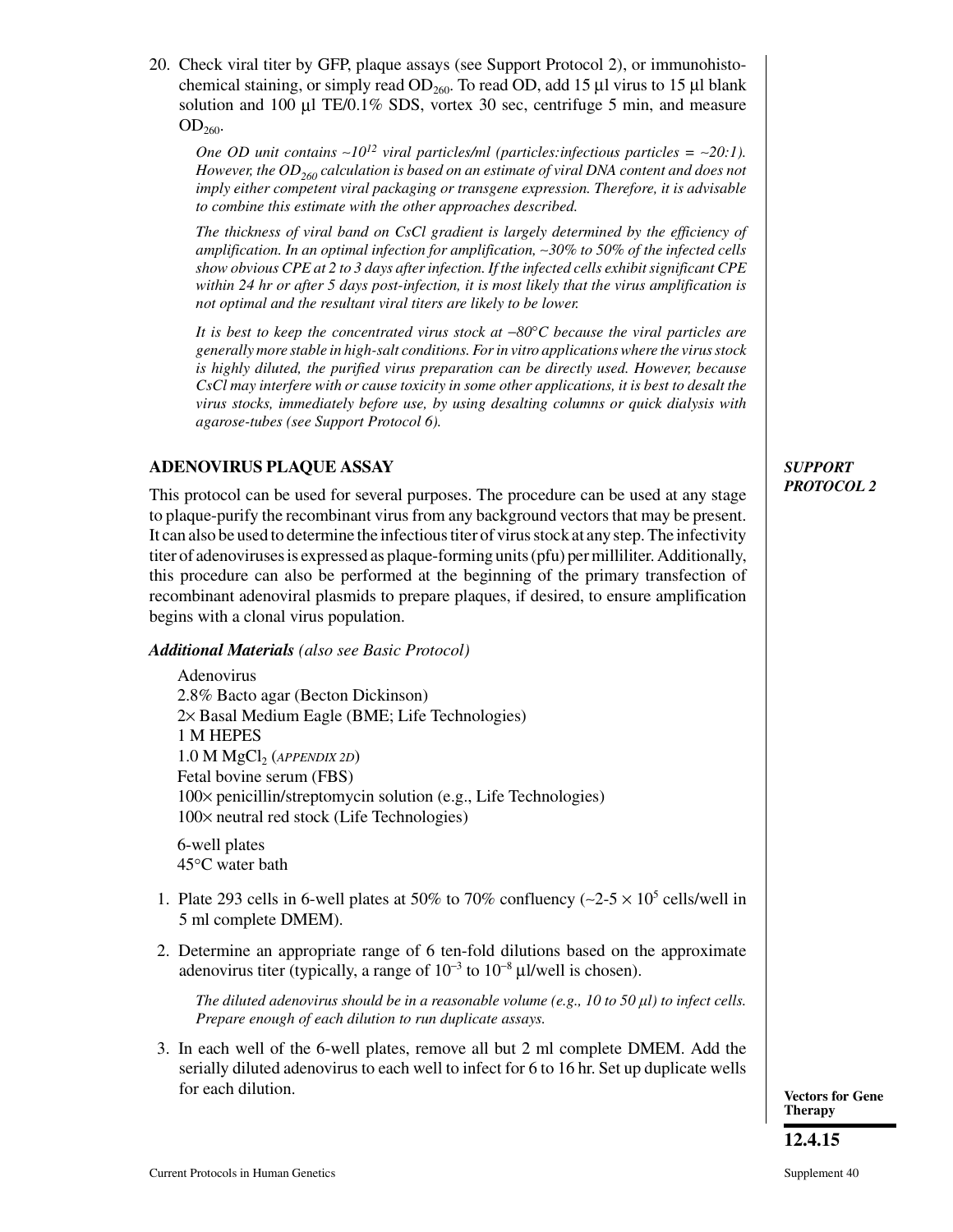- 4. Prepare the overlay agar by autoclaving 100 ml of 2.8% Bacto agar and keep warm in a 45°C water bath.
- 5. Prepare a 100-ml overlay mix (∼25 ml overlay mix is needed for one 6-well plate) as follows:

50.0 ml 2× Basal Medium Eagle (final 1×) 2.0 ml 1.0 M HEPES (final 20.0 mM) 1.25 ml  $1.0 M MgCl<sub>2</sub>$  (final 12.5 mM) 10.0 ml FBS (final 10% v/v) 1.0 ml 100× penicillin/streptomycin solution (final 1×) Mix well and warm in a 37°C water bath. 36.0 ml 2.8% Bacto-agar (final 1.0%) Mix well and swirl in a 37°C water bath.

*To melt 2.8% agar stock, microwave or heat it in a boiling water bath. Prepare 50 ml overlay at a time to prevent premature solidification.*

- 6. Aspirate complete DMEM from wells, and overlay each well with 4 ml warmed overlay mixture by slowly adding the solution down the side of each well, taking care not to dislodge cells.
- 7. Allow agar to solidify 10 to 20 min at room temperature. Return plates to the 37°C incubator.

*To prevent the pre-drying of agar before plaque formation, it is helpful to add sterile PBS or HBSS in the space between wells, and wrap the plates with plastic wrap.*

- 8. On day 5, overlay 1.5 ml agar overlay mix on top of existing agar in each well to feed cells and maintain monolayer integrity. After solidification, return plates to the incubator.
- 9. On day 9, prepare neutral red-containing agar overlay mix by adding 500  $\mu$ l of 100 $\times$ neutral red stock to 50 ml overlay mix.
- 10. Overlay each well with 2 ml neutral red-containing agar mix.
- 11. Allow agar to solidify for 10 min at room temperature, and then return plates to the 37°C incubator.
- 12. After 12 to 20 hr, remove plates from incubator and hold up to light or place onto a light box, observing the monolayer from the bottom of the plate. For each well, count plaques, which will appear as clear pale orange areas amid a darker reddish-orange monolayer.
- 13. Determine plaque counts for each dilution by averaging the duplicate wells. This average will determine the titer of adenoviral stock as expressed in plaque forming units per milliliter (pfu/ml).

*If plaque-purification is desired, pick up 5 to 10 well-isolated plaques for each virus by punching out agar plugs with a sterile Pasteur pipet. Store agar plugs in 200*  $\mu$ *l HBSS medium. Perform four cycles of freezing/thawing to release viruses. Recovered viruses can be used to gradually scale up amplification by starting with infection of one well of a 24-well plate.*

*For viruses encoding GFP, titer infectious units (i.e., those resulting in expression of GFP) can be simply determined by counting GFP expressing foci using fluorescence microscopy.*

**Adenoviral Vector**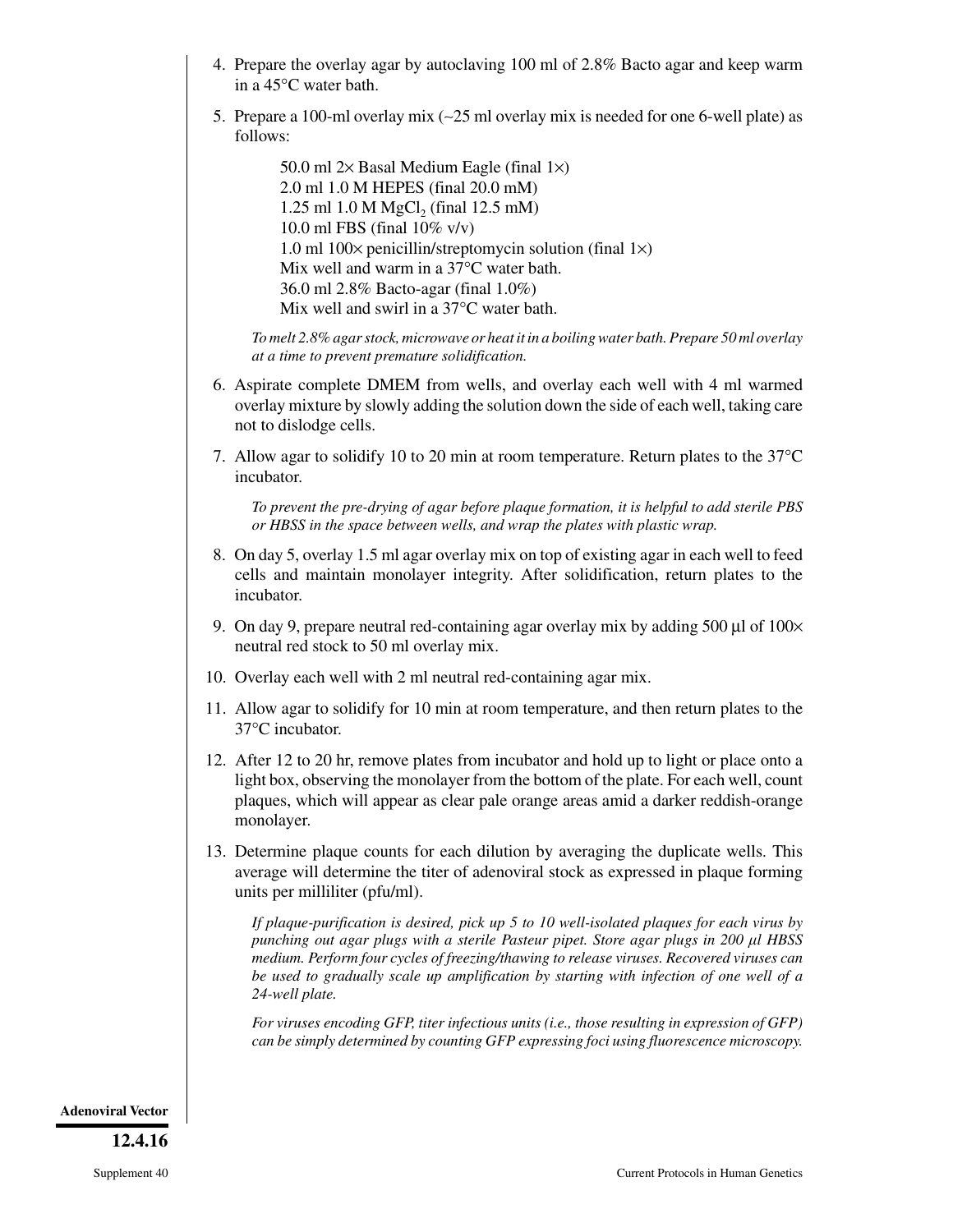# **PREPARATION OF ELECTROCOMPETENT BJ5183 CELLS**

This protocol provides detailed instructions for the preparation of electrocompetent BJ5183 cells and the determination of quality of the competent cells. It is critical to carefully follow this protocol because preparation of high-efficiency, electrocompetent BJ5183 cells is one of the most important steps in successfully producing recombinant adenoviruses with this system, and BJ5183 cells exhibit a relatively low transformation efficiency.

# *Additional Materials (also see Basic Protocol)*

LB medium containing 30 µg/ml streptomycin (*APPENDIX 2D*) 10% (v/v) sterile glycerol, ice cold 10 ng/µl pAdEasy-1 plasmid DNA LB agar plates with 50 µg/ml ampicillin (*APPENDIX 2D*)

50-ml conical centrifuge tubes 250-ml sterile centrifuge tubes (for IEC centrifuge) IEC centrifuge (or equivalent) 1.5-ml microcentrifuge tubes, prechilled at −80°C

- 1. Use a fresh colony or frozen stock of BJ5183 cells to inoculate 10 ml LB medium containing 30 µg/ml streptomycin in a 50-ml conical tube. Grow cells overnight in a 37°C environmental shaker.
- 2. Dilute 1 ml of cells grown overnight into 1000 ml LB medium containing  $30 \mu g/ml$ streptomycin. Shake vigorously for 4 to 6 hr with good aeration in 37°C environmental shaker, until  $A_{550}$  is ~0.8.
- 3. Collect cells in four 250-ml sterile centrifuge tubes and incubate on ice 1 to 3 hr. *The longer the cells are incubated, the higher the competency.*
- 4. Centrifuge 10 min at  $2600 \times g$  (3000 rpm in an IEC centrifuge), 4<sup>o</sup>C.
- 5. Remove supernatant. Wash the cell pellet by resuspending in 1000 ml sterile ice-cold 10% glycerol.
- 6. Centrifuge cell suspension 20 min at  $2500 \times g$  (3000 rpm in an IEC), 4<sup>o</sup>C.
- 7. Repeat steps 5 and 6 for one more wash.
- 8. Pour off most of the supernatant, then gently pipet off most of residual supernatant, leaving ∼10 ml per 250-ml centrifuge tube.
- 9. Combine cells and transfer cell suspension to a 50-ml centrifuge tube. Centrifuge for 10 min at  $2500 \times g$  (3000 rpm in IEC), 4<sup>o</sup>C.
- 10. Remove most of the supernatant and add 40 ml ice-cold 10% glycerol. Resuspend cells and centrifuge 10 min at  $2500 \times g$  (3000 rpm in IEC), 4<sup>o</sup>C.
- 11. Pipet out all but 2 ml of the supernatant and resuspend cell pellet. Pipet 20-µl aliquots per prechilled 1.5-ml microcentrifuge tube. Store the aliquots at −80°C.
- 12. To verify the competency of prepared BJ5183 cells, add 1.0 µl of 10 ng/µl pAdEasy-1 plasmid DNA to 20 µl BJ5183 competent cells.
- 13. Transfer cell/DNA mix to an ice-cold 2-mm cuvette. Perform electroporation with Bio-Rad gene pulser at 200 Ω/25 µF/2.5 kV.
- 14. In a 50-ml conical tube, add 1 ml LB medium to cells and shake for 1 hr at 37°C.
- 15. Make 100- and 1000-fold serial dilutions of the cells in LB medium.
- 16. Plate 100 µl diluted cells on LB-agar plates with 50 µg/ml ampicillin.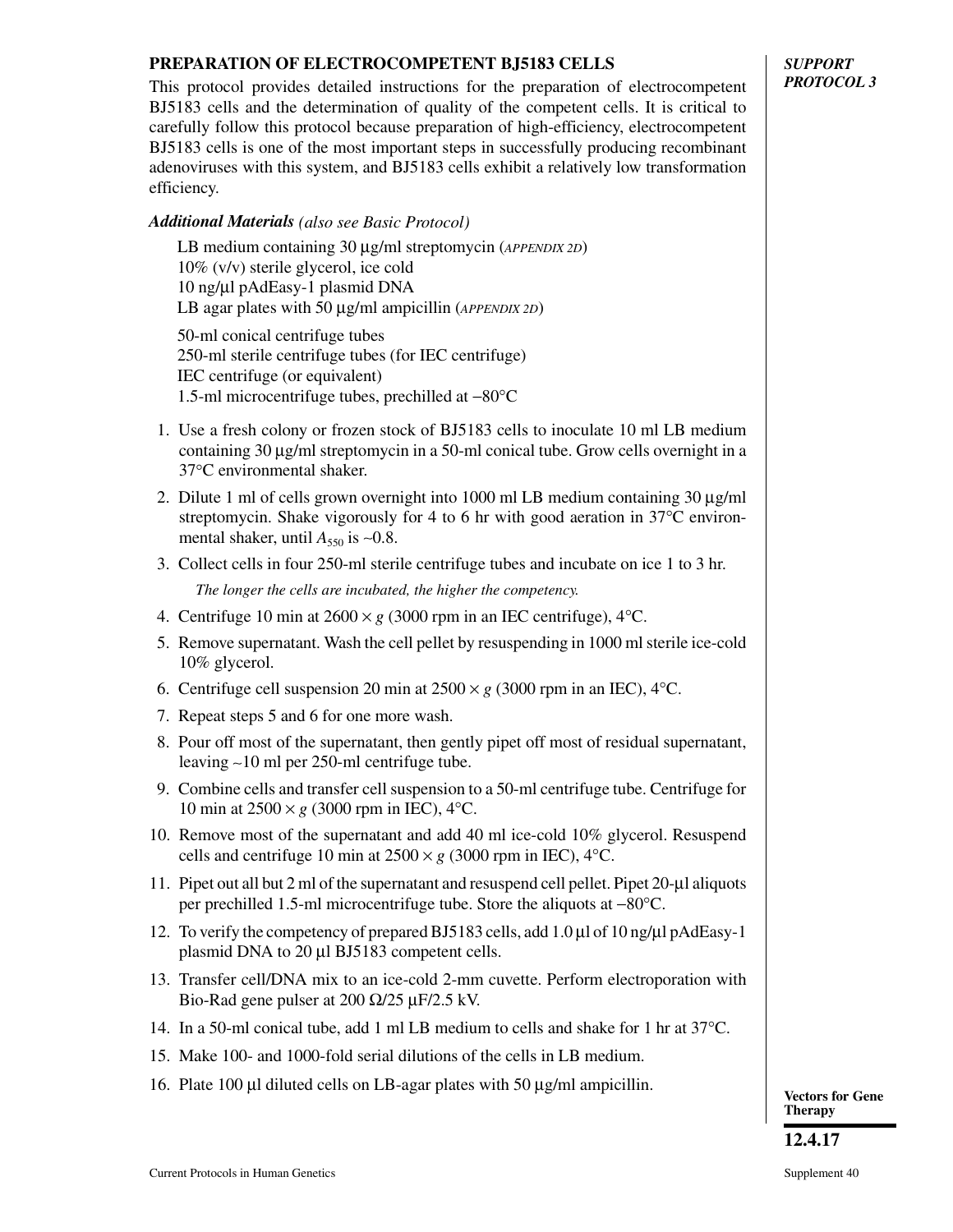17. Incubate overnight in a 37°C incubator.

*Titer should be >108 colonies/g DNA.*

*SUPPORT PROTOCOL 4*

# **ALKALINE LYSIS PROCEDURE FOR PLASMID MINIPREPARATION**

This protocol describes a commonly used procedure for plasmid minipreparation. The author has found the miniprep DNAs purified with this procedure always yield reliable and consistent results for the homologous recombination step of the AdEasy system.

# *Materials*

Plasmid-containing bacterial cells Resuspension buffer (see recipe) Lysis solution (see recipe) Precipitation solution (see recipe) 2-propanol 70% ethanol

- 1. Grow 2 ml plasmid-containing bacterial cells in a 2.0-ml microcentrifuge tube overnight in an orbital shaker at 37°C. Microcentrifuge 1 min at room temperature.
- 2. Discard the supernatants. Add 200 µl resuspension buffer and vortex briefly.
- 3. Add 200 µl lysis solution and gently mix by inverting the tubes several times.
- 4. Add 200 µl precipitation solution and mix well by inverting the tubes several times.
- 5. Microcentrifuge 3 min at maximum speed, room temperature.
- 6. Pour supernatants into a new set of 1.5-ml microcentrifuge tubes. Add 500 µl 2-propanol and mix well.
- 7. Microcentrifuge 5 min at maximum speed, room temperature.
- 8. Discard the supernatants. Add 500  $\mu$ l of 70% ethanol, vortex, and microcentrifuge 1 min, room temperature.
- 9. Discard the supernatants. Briefly spin down and aspirate the residual liquid in the tubes.
- 10. Add 70 µl distilled, deionized water to resuspend plasmid DNA.

### *SUPPORT PROTOCOL 5*

# **PREPARATION OF ADENOVIRAL DNA**

Adenoviral DNA can be isolated from virions by digestion of the capsid proteins with proteinase K in the presence of SDS, followed by deproteinization with phenol and ethanol precipitation. The purified DNA can then be analyzed by restriction enzyme analysis (including Southern blotting) or PCR analysis.

# *Materials*

Viral lysate or CsCl gradient purified virus stock 10% SDS (*APPENDIX 2D*) 0.5 M EDTA (*APPENDIX 2D*) 20 mg/ml PCR grade proteinase K (Life Technologies) 7.5 M ammonium acetate (*APPENDIX 2D*) seeDNA (Amersham Pharmacia Biotech) PC-8 (Fisher) or 25:24:1 (v/v/v) phenol/chloroform/isoamyl alcohol 70% and 100% ethanol 55°C water bath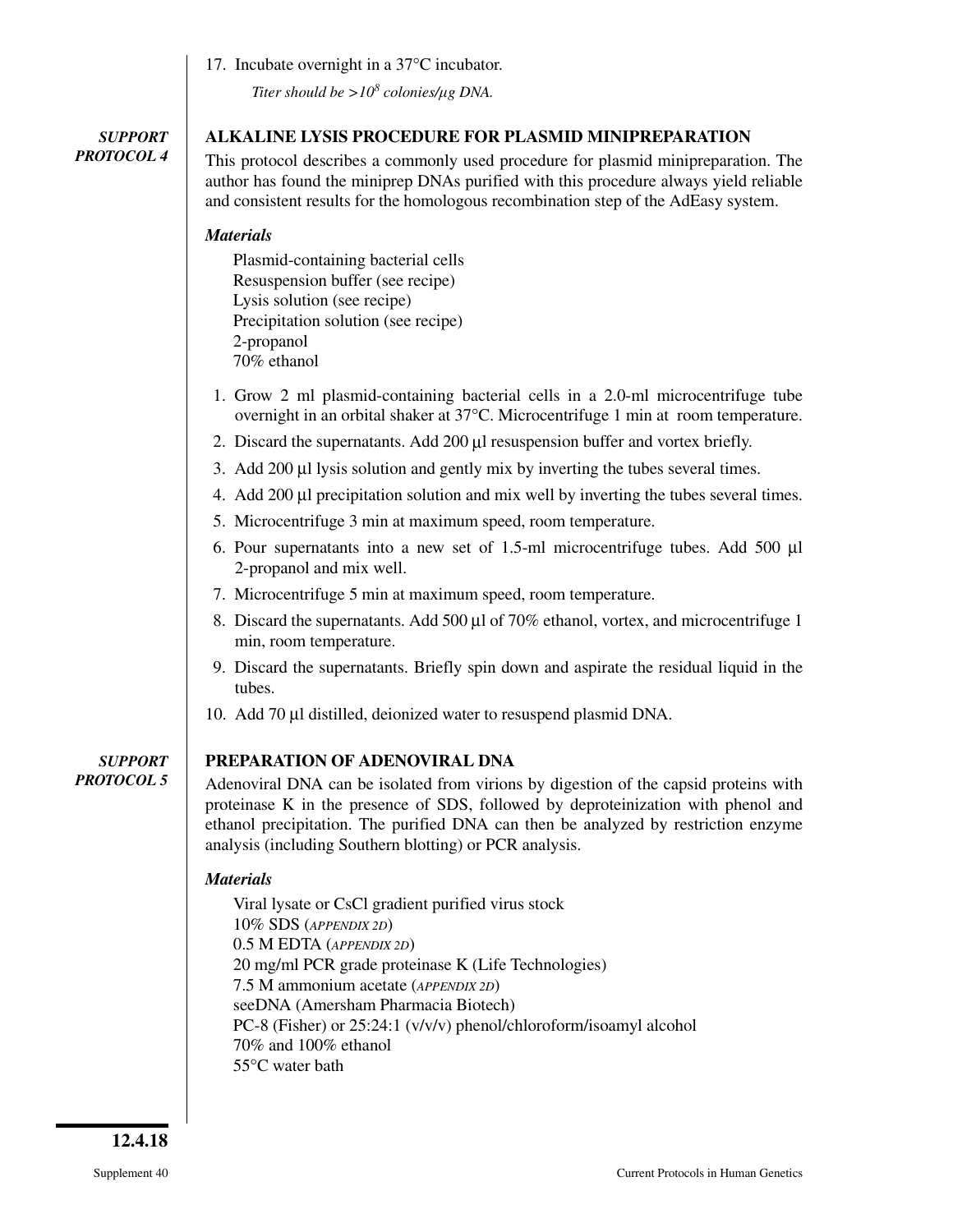- 1. To 100 µl viral lysate or 10 µl CsCl gradient purified virus stock, add 7 µl of  $10\%$ SDS, 3 µl of 0.5 M EDTA, and 20 µl of 20 mg/ml proteinase K.
- 2. Mix well and incubate 3 hr in a 55°C water bath. Heat the mix 5 min at 95°C.
- 3. Bring the viral DNA solution to a total volume of 200 µl with deionized, distilled water, and then add 100 µl of 7.5 M ammonium acetate and 2 µl seeDNA.
- 4. Extract the mix twice with 300 µl PC-8.
- 5. Transfer top phase to a new 1.5-ml microcentrifuge tube, avoiding the interface. Add 600 µl of  $100\%$  ethanol.
- 6. To precipitate viral DNA, microcentrifuge 10 min at maximum speed. Wash pellet two times with 70% ethanol.
- 7. Dissolve viral DNA pellet in 50 µl water.

*The prepared DNA is ready for restriction digestion analysis or PCR.*

# **QUICK AGAROSE-TUBE DIALYSIS**

This protocol describes a simple and efficient homemade dialysis system to remove CsCl salt from purified virus stock. This modified procedure was previously described by Atrazhev and Elliott (1996). Because CsCl may exert significant toxicity in many applications, it is always desirable to desalt the virus stock immediately before use. Other commercially available microdialysis/desalting systems can also be used for this purpose.

# *Materials*

Agarose, molecular-biology grade 2-ml microcentrifuge tubes 200-µl filter tips

- 1. Prepare 1% agarose by melting the agarose in deionized, distilled water in a microwave oven at full power.
- 2. Make a dialysis-tube apparatus by pipetting 1 ml melted 1% agarose into a 2-ml microcentrifuge tube. Stick a beveled 200-µl filter tip to the very bottom of the tube.
- 3. After 1 hr at room temperature, remove the pipet tip. Add 50  $\mu$ l ddH<sub>2</sub>O to the hole to keep the gel wet. Store the tubes at 4°C.
- 4. To dialyze, remove the 50  $\mu$ l water and add the virus stock solution (generally  $\leq 25$ µl) with a needle-nosed pipet tip.
- 5. After an appropriate time period (usually 10 to 20 min), remove the solution with a needle-nosed pipet tip and either use directly or add to a new agarose dialysis apparatus if further dialysis is desired.

### *SUPPORT PROTOCOL 6*

**Vectors for Gene Therapy**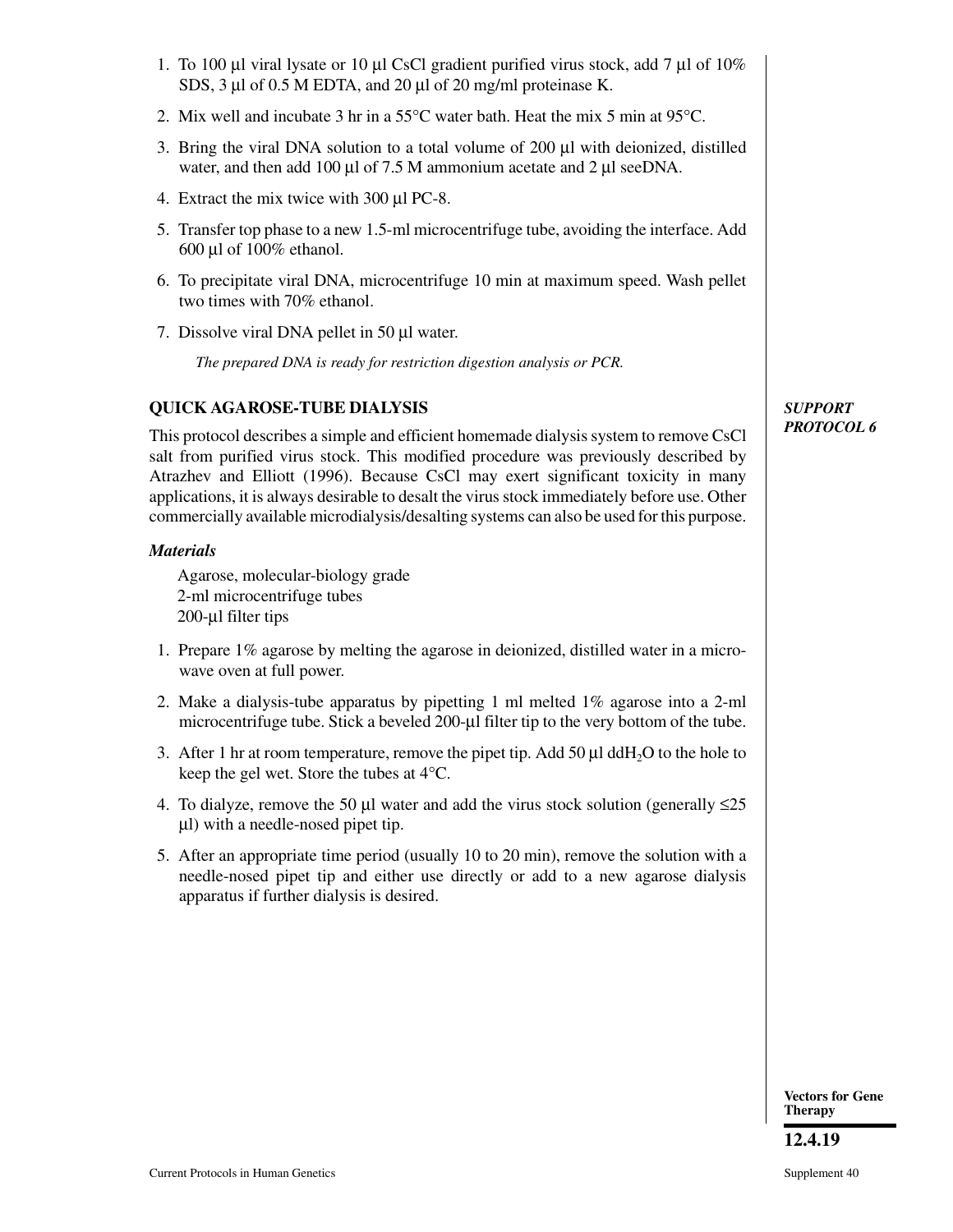### **REAGENTS AND SOLUTIONS**

*Use deionized, distilled water in all recipes and protocol steps. For common stock solutions, see APPENDIX 2D; for suppliers, see SUPPLIERS APPENDIX.*

#### *Lysis solution*

0.2 N NaOH  $1\%$  (w/v) SDS Store up to two weeks at room temperature

#### *Precipitation solution*

60.0 ml 5 M potassium acetate 11.5 ml glacial acetic acid  $28.5$  ml ddH<sub>2</sub>O Total 100 ml Store up to 3 months at 4°C

### *Resuspension buffer*

50 mM glucose 25 mM Tris⋅Cl, pH 8.0 (*APPENDIX 2D*) 10 mM EDTA, pH 8.0 (*APPENDIX 2D*) Store up to 3 months at 4°C

### *Storage buffer, 2*×

10 mM Tris⋅Cl, pH 8.0 (*APPENDIX 2D*) 100 mM NaCl 0.1% bovine serum albumin (BSA) 50% (v/v) glycerol Filter to sterilize Store up to 1 year at 4°C

### **COMMENTARY**

#### **Background Information**

Recombinant adenovirus vectors have become one of the most useful gene-delivery vehicles in studies of gene therapy, vaccine therapy, and basic biology (Berkner, 1988; Graham and Prevec, 1991; Miller, 1992; Morgan and Anderson, 1993). Several features intrinsic to adenoviruses make them particularly attractive as vectors for somatic gene transfer. Adenoviruses can be purified as high-titer preparations that achieve a high level of transgene expression in a broad spectrum of host cells and tissues, including nondividing cells. However, the traditional methods for generating such vectors have been time-consuming and inefficient, which has hampered more widespread use of adenoviral technology (Graham and Prevec, 1991; Precious and Russell, 1995). Based on several technological and conceptual advances made in the past few years, particularly the successful generation of infectious adenoviruses through homologous recombination in a yeast system (Ketner et al., 1994), the author has developed a system for rapid and efficient generation of recombinant adenoviruses using recombination in bacterial cells (He et al., 1998).

Adenoviruses are nonenveloped DNA viruses whose capsid is primarily composed of pentons (penton base and fiber monomers) and hexons. The viral genome consists of 36 kb double-stranded linear DNA with inverted terminal repeat sequences at each end. DNA substantially larger than this cannot ordinarily be packaged into competent viral particles, thus limiting the size of exogenous inserts that can be used in adenoviral vectors. Decades of study of adenovirus biology have resulted in a detailed picture of the viral life cycle and the functions of the majority of viral proteins. The viral life cycle begins with the attachment of the fiber to cell surface receptors and the interaction with specific integrins. After receptormediated endocytosis, the virus escapes from the endosomes to the cytoplasm and translocates into the nucleus where viral transcription and replication begin. Completion of the viral life cycle triggers cell death and the release of

**Adenoviral Vector**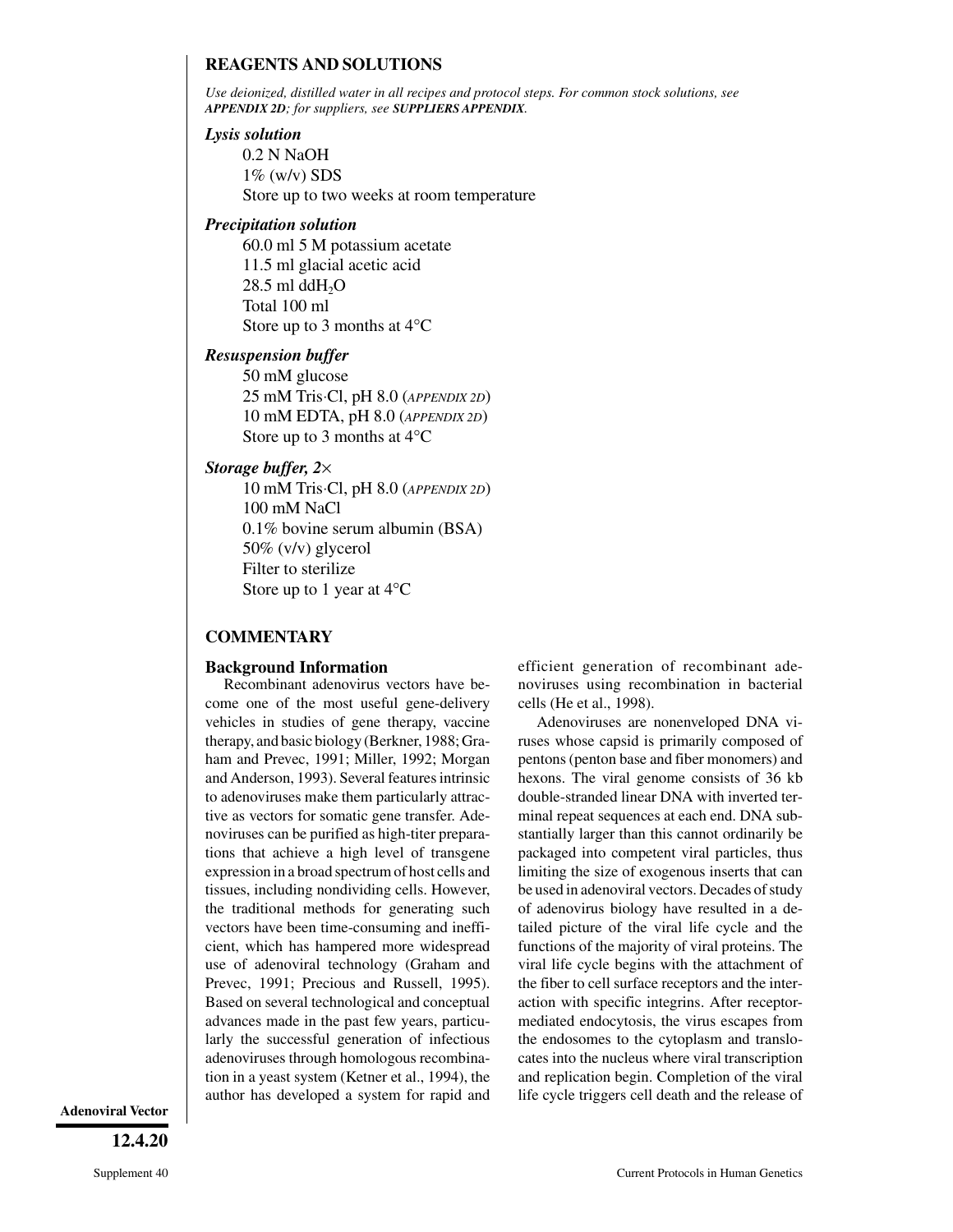virion progeny. Based on their temporal expression relative to the onset of viral DNA replication, viral transcription units are conventionally referred to as early (E1a, E1b, E2, E3, and E4), delayed early (proteins IX and Iva2), or late genes (L1 to L5). The early gene products are mostly involved in viral gene transcription, DNA replication, host immune suppression, and inhibition of host cell apoptosis, while the late gene products are required for virion assembly. For further details on the biology of adenovirus and its life cycle, readers are referred to other more specialized publications (Becker, 1994; Precious and Russell, 1995; Shenk, 1996).

Among the early genes, E1 (especially E1a) is the first to be expressed after infection and is the most essential transcriptional activator for subsequent adenoviral gene expression and viral DNA replication. Thus, many adenoviral vector systems have substituted the exogenous transgene cassette for E1, thereby rendering the virus defective for replication and incapable of producing infectious viral particles in target cells. Such E1-deleted vectors can be propagated in cell lines that express essential E1 gene products, such as 293 or 911 cells (Graham et al., 1977; Fallaux et al., 1996). In contrast, the E3 region is not essential for viral replication and therefore many vectors also contain E3 deletions to increase the possible size of inserted exogenous sequences. It should be noted, however, that the E3 region exerts a variety of immunomodulatory effects (Tollefson et al., 1991) and, at least in some settings, retaining E3 region in the adenoviral backbone appears to reduce the inflammatory response elicited by the vectors in vivo (Wen et al., 2001).

Additional room for insertion of exogenous sequences can be produced by deletion of E4, another essential early region. However, as noted above, generation of E4-expressing packaging lines has been problematic and it is often difficult to produce high titer preparations of E4-deleted adenoviruses.

Given the relatively large size of the adenoviral genome and relative paucity of unique restriction sites, most vector systems have relied on subcloning the gene of interest into a shuttle vector, which is subsequently combined with the rest of the adenoviral sequences or backbone to generate a single DNA molecule encoding all the sequences necessary for virus production in an appropriate cell line. This has traditionally been achieved through homologous recombination in mammalian cells by using purified, restriction-digested adenoviral

DNA as the source of viral "backbone." Graham and colleagues used plasmid vectors to supply this viral DNA but still relied on recombination after cotransfection in 293 cells. Given the inefficient and unpredictable nature of homologous recombination in mammalian cells, this was often the rate-limiting step to production of recombinant adenoviral vectors. The AdEasy system described in this unit uses a similar plasmid-based strategy. However, this system exploits the higher efficiency of homologous recombination in specific bacterial strains and selectable antibiotic resistance to simplify recombinant vector production. In the author's opinion, this results in a robust and efficient approach that is significantly faster than traditional strategies.

Other methods for generating recombinant adenoviruses have also been described elsewhere and the readers are referred to these publications for additional information (Ketner et al., 1994; Imler et al., 1995; Chartier et al., 1996; Fisher et al., 1996; Kochanek et al., 1996; Lieber et al., 1996; Miyake et al., 1996; Parks et al., 1996).

#### **Critical Parameters**

One of the most critical steps for the successful use of the AdEasy technology is to generate recombinant adenovirus plasmids in BJ5183 cells. Preparation of high-quality electrocompetent BJ5183 cells is essential for the efficient generation of adenovirus recombinants. Because BJ5183 cells exhibit lower transformation efficiency than most of the conventional strains used for molecular cloning, and both shuttle vectors and AdEasy backbone vectors are large molecules (>10 kb and 30 kb, respectively), it is important to optimize the cotransformation conditions. One common mistake is to use a density of competent BJ5183 lower than that required for efficient transformation. In this regard, users are strongly recommended to follow the detailed procedure for preparing competent BJ5183 cells as described in Support Protocol 3. Recently, high-quality competent BJ5183 cells have become commercially available from Stratagene and Quantum Biotechnologies.

Alternatively, investigators are encouraged to use the AdEasier cells for generating recombinant adenovirus plasmids. The author's laboratory has recently tested this approach, and it has worked extremely efficiently in generating recombinants. However, it is recommended that a thorough analysis of BJ5183/AdEasy clones be carried out before and after their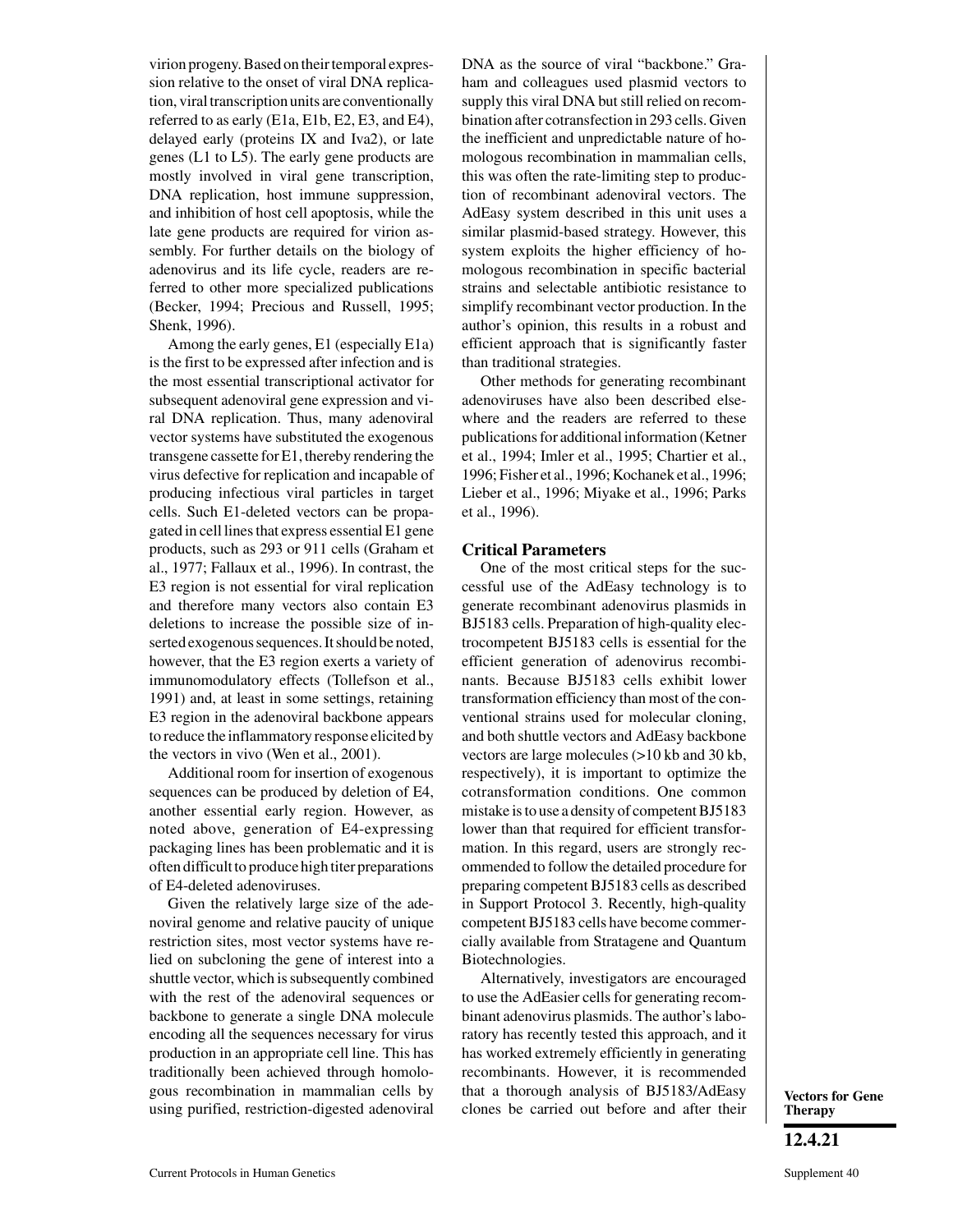| Problems                                                      | Possible cause(s)                                                       | Solution(s)                                                                                                                                |
|---------------------------------------------------------------|-------------------------------------------------------------------------|--------------------------------------------------------------------------------------------------------------------------------------------|
| Low number or no colonies after<br>cotransformation in BJ5183 | Transformation conditions are not<br>optimal                            | Follow the protocol provided in this unit                                                                                                  |
|                                                               |                                                                         | Consult the manufacturer for specifications<br>of the electroporator                                                                       |
|                                                               | Incorrect antibiotic is used or<br>antibiotic concentration is too high | Plate the transformation mix on LB plates<br>containing 25 µg/ml kanamycin                                                                 |
|                                                               | Wrong strain of bacteria is used, or<br>BJ5183 cells are contaminated   | Use BJ5183 for homologous recombination                                                                                                    |
|                                                               |                                                                         | Grow BJ5183 cells in the presence of<br>streptomycin to eliminate contaminating<br>strains                                                 |
|                                                               | DNA preparations are not optimal                                        | Purify the AdEasy backbone vectors by<br>CsCl gradient                                                                                     |
|                                                               |                                                                         | Avoid gel-purifying the PmeI-digested<br>shuttle vectors                                                                                   |
|                                                               |                                                                         | Purify shuttle plasmids using alkaline lysis<br>miniprep procedure; avoid using<br>commercial miniprep kits                                |
|                                                               | Competence of BJ5183 is not<br>sufficient                               | Keep BJ5183 cells concentrated                                                                                                             |
|                                                               |                                                                         | Check the competence of BJ5183 cells                                                                                                       |
|                                                               |                                                                         | Prepare high-quality competent BJ5183 by<br>carefully following Support Protocol 3                                                         |
|                                                               |                                                                         | Avoid repeated freezing/thawing of the<br>competent cell stock                                                                             |
|                                                               |                                                                         | Obtain the competent BJ5183 commercially                                                                                                   |
|                                                               |                                                                         | Introduce AdEasy plasmid into BJ5183 to<br>make competent BJ5183/AdEasy cells (see                                                         |
| Too many colonies after                                       | Too much shuttle vector DNA is used                                     | text for precautions)<br>Reduce the quantity of shuttle plasmids                                                                           |
| cotransformation in BJ5183                                    | for transformation                                                      | used (usually $0.2$ -0.5 $\mu$ g is sufficient)                                                                                            |
|                                                               | PmeI digestion is incomplete                                            | Check digested products on agarose gel.<br>Use less DNA.                                                                                   |
|                                                               |                                                                         | Make sure the enzyme is active.                                                                                                            |
|                                                               | Incubation after transformation is too<br>long                          | Minimize the length of incubation to no<br>longer than 30 min at 37°C (in most cases,<br>no incubation after electroporation is<br>needed) |
| No virus plaques observed after<br>transfection in 293 cells  | Plasmid DNA preparation is not<br>appropriate                           | Prepare DNA using CsCl gradient<br>procedure                                                                                               |
|                                                               |                                                                         | Double check concentrations of the<br>plasmids                                                                                             |
|                                                               | 293 cell passages are too high                                          | Use earlier passages or fresh stocks of 293<br>cells                                                                                       |
|                                                               | Recombinant plasmid is not<br>linearized with PacI                      | Digest the viral plasmid with PacI                                                                                                         |
|                                                               | Transfection efficiency is too low                                      | Improve transfection efficiency by<br>optimizing conditions or using different<br>types of transfection reagents                           |

### **Table 12.4.2** Troubleshooting Guide for Using the AdEasy Technology

*continued*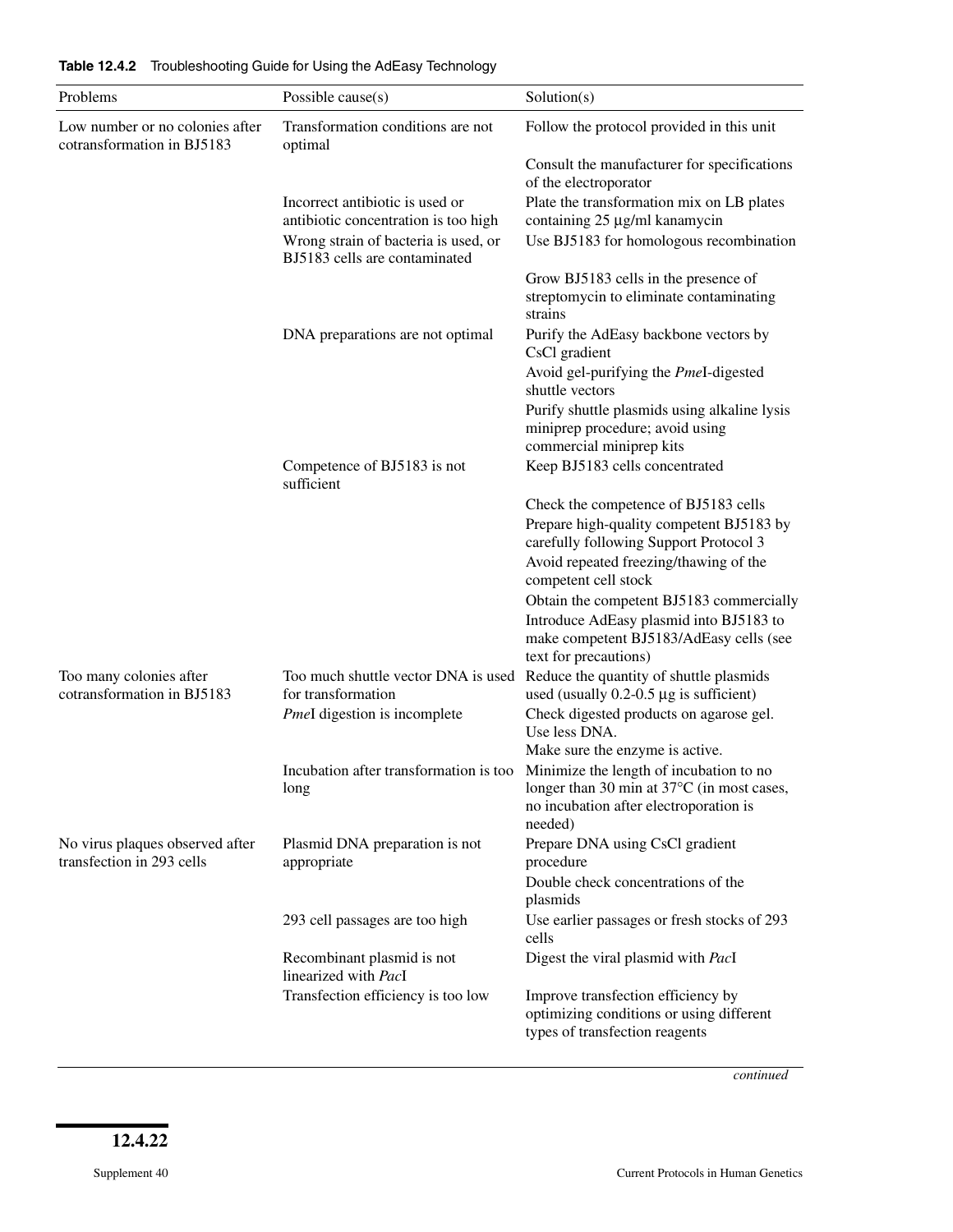|  |  | Table 12.4.2 Troubleshooting Guide for Using the AdEasy Technology, continued |  |  |
|--|--|-------------------------------------------------------------------------------|--|--|
|--|--|-------------------------------------------------------------------------------|--|--|

| Problems                         | Possible cause $(s)$                                       | Solution(s)                                                                                                         |
|----------------------------------|------------------------------------------------------------|---------------------------------------------------------------------------------------------------------------------|
|                                  | Did not wait long enough                                   | Wait for longer time, e.g., $\leq$ 2 weeks (this is<br>particularly important if transfection<br>efficiency is low) |
|                                  | There is a defect in the adenoviral<br>backbone            | Perform comprehensive restriction analysis<br>of the recombinant plasmid along with<br>control vectors              |
|                                  | Insert exceeds the packaging limit of<br>adenovirus        | Consult Table 12.4.1 for proper selection of<br>the AdEasy vectors                                                  |
| No transgene expression detected | The integrity of transgene is not<br>maintained            | Make sure the transgene cassette is intact.<br>by restriction analysis or PCR                                       |
|                                  | Efficiency of transient transfection is<br>not high enough | Improve transfection efficiency by<br>optimizing conditions or using different<br>types of transfection reagents    |
|                                  |                                                            | Make sure detection system works properly<br>by including positive controls                                         |
|                                  |                                                            | Transgene is not efficiently expressed Make sure to include a Kozak sequence in<br>front of the coding sequence     |

large-scale growth, because there is a relatively high tendency for rearrangement and recombination of the AdEasy backbone vector in BJ5183 cells. Nevertheless, if proper cautions are exercised, this approach can be an important alternative to circumvent the relative inefficiency of a two-plasmid cotransformation system such as the one described here (see Basic Protocol).

Standard CsCl gradient purification for pAdEasy-1 and -2 vectors is highly recommended. For efficient homologous recombination in BJ5183 cells, it is critical to maintain the integrity of the shuttle vector DNAs. The author has found that plasmids purified with commercial DNA minipreparation kits contain significant numbers of nicked DNAs, which are detrimental to efficient and faithful recombination. The conventional alkaline lysis procedure has given the author's laboratory the most consistent and reliable results. However, for transfection of the 293 cells, miniprep DNAs made by commercial kits (e.g., Nucleobond) may be acceptable.

#### **Anticipated Results**

The AdEasy system has been validated as an efficient and robust technology for generating recombinant adenoviruses by >1000 research laboratories worldwide. The key step is to generate adenoviral recombinants in BJ5183 cells. Once the recombinants are obtained, generation of adenoviruses in 293 cells is virtually

guaranteed. Among several dozens of viruses produced, the author has never failed in generating recombinant adenoviruses in 293 cells once the recombinant plasmids are obtained from BJ5183 bacterial cells. Thus, provided that homologous recombination in bacterial cells works, the overall success rate for generating adenoviruses is high. Depending on transfection efficiency of 293 cells, one could expect virus titer of the initial viral lysate from one 25-cm<sup>2</sup> flask ranges from  $10^8$  to  $10^{10}$  pfu/ml. If the transfection efficiency is not high (e.g., <30% cells are transfected), it is desirable to collect the cells 12 to 14 days post-transfection with a medium change on day seven. It usually requires two to three rounds of further amplification in 293 cells to reach a virus titer of 1012 or  $10^{13}$  pfu/ml.

Table 12.4.2 lists potential problems that can arise in using the AdEasy technology along with their possible causes and solutions.

#### **Time Considerations**

If every step works well, one can expect to get the initial virus production in 2 weeks and the subsequent large-scale purification in an additional 1 to 2 weeks.

Cloning genes of interest into shuttle vectors requires mostly conventional molecular biology techniques. Thus, the user's experience in that area would likely determine the length of the experiments. In general, the most timelimiting step is to obtain recombinants in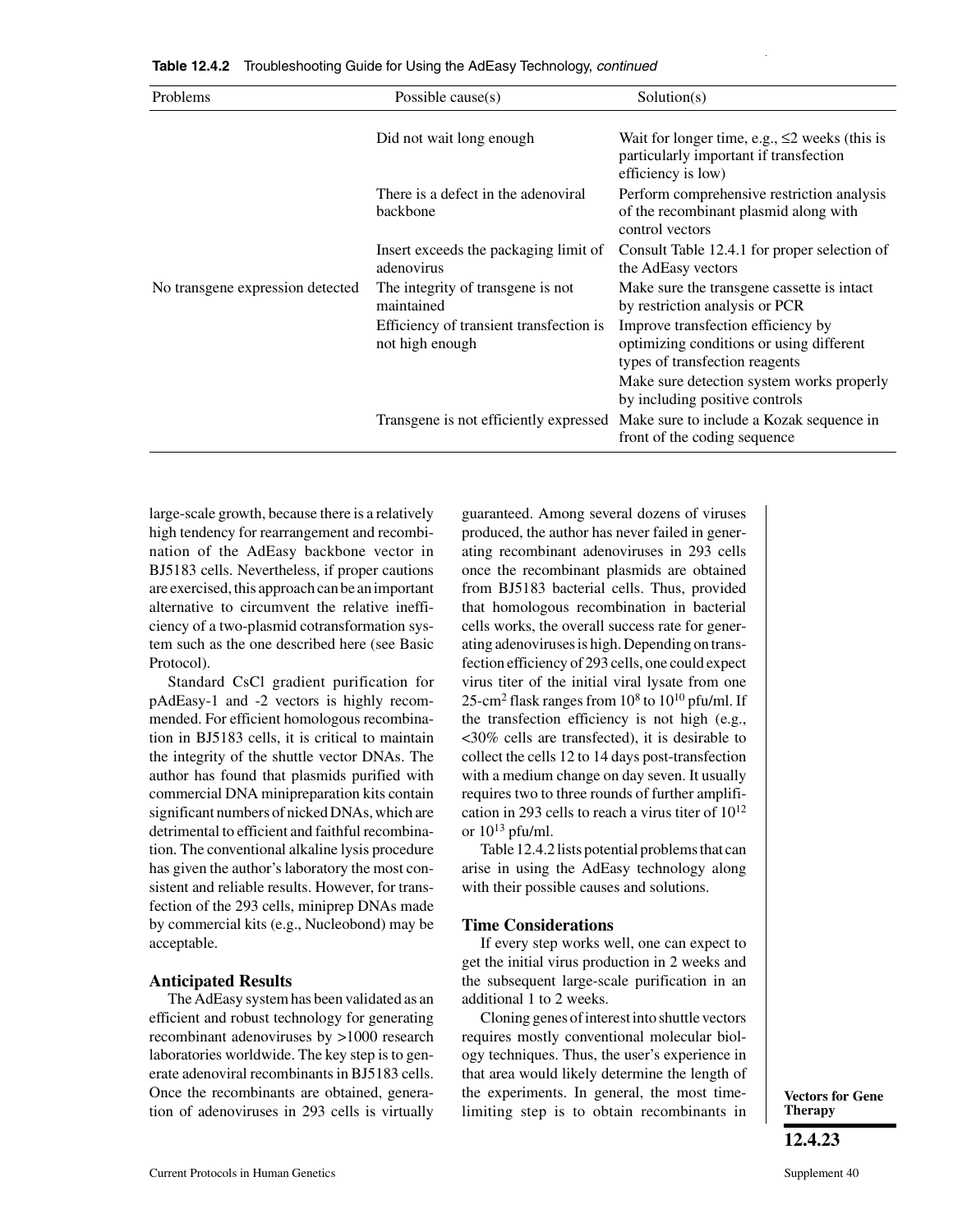BJ5183 cells. Depending on the quality of competent BJ5183 and user's experience, one can expect to take 2 days to weeks to obtain the recombinants; however, once recombinants are made, it should only take 2 to 4 weeks to generate adenoviruses and to prepare high-titer virus stocks.

#### **Literature Cited**

- Atrazhev, A.M. and Elliott, J.F. 1996. Simplified desalting of ligation reactions immediately prior to electroporation. *Biotechniques* 21:1024.
- Becker, T.C., Noel, R.J., Coats, W.S., Gomez-Foix, A.M., Alam, T., Gerard, R.D., and Newgard, C.B. 1994. Use of recombinant adenovirus for metabolic engineering of mammalian cells. *Methods Cell Biol.* 43:161-189.
- Berkner, K.L. 1988. Development of adenovirus vectors for the expression of heterologous genes. *Biotechniques* 6:616-629.
- Chartier, C., Degryse, E., Gantzer, M., Dieterle, A., Pavirani, A., and Mahtali, M. 1996. Efficient generation recombinant adenovirus vectors by homologous recombination in *E. coli. J. Virol.* 70:4805-4810.
- Fallaux, F.J., Kranenberg, O., Creamer, S.J., Honweling, A., van Ormondt, H., Hoeben, R., and vander Eb, A.J. 1996. Characterization of 911: A new helper cell line for the titration and propagation of early-region 1-deleted adenoviral vectors. *Hum. Gene Therapy* 7:215-222.
- Fisher, K.J., Choi, H., Burda, J., Chen, S.J., and Wilson, J.M. 1996. Recombinant adenovirus deleted of all viral genes for gene therapy of cystic fibrosis. *Virology* 217:11-22.
- Graham, F.L. and Prevec, L. 1991. Manipulation of adenovirus vectors. *In* Methods of Molecular Biology, vol. 7. (E.J. Murray, ed.). Humana Press, Totowa, N.J.
- Graham, F.L., Smiley, J., Russel, W.C., and Nairn, R. 1977. Characteristics of a human cell line transformed by DNA from human adenovirus type 5. *J. Gen. Virol.* 36:59-74.
- Hanahan, D. and Gluzman, Y. 1984. Rescue of functional replication origins from embedded configurations in a plasmid carrying the adenovirus genome. *Mol. Cell Biol.* 4:302-309.
- He, T.C., Zhou, S., da Costa, L.T., Yu, J., Kinzler, K.W., and Vogelstein, B. 1998. A simplified system for generating recombinant adenoviruses. *Proc. Natl. Acad. Sci. U.S.A.* 95:2509-2514.
- Imler, J.L., Chartier, C., Dieterle, A., Dreyer, D., Mehiali, M., and Pavirani, A. 1995. An efficient procedure to select and recover recombinant adenovirus vectors. *Gene Therapy* 2:263-268.
- Ketner, G., Spencer, F., Tugendreich, S., Carla, C., and Hieter, P. 1994. Efficient manipulation of the human adenovirus genome as an infectious yeast artificial chromosome clone. *Proc. Natl. Acad. Sci. U.S.A.* 91:6186-6190.
- Kochanek, S., Clemens, P.R., Mitani, K., Chen, H.H., Chan, S., and Caskey, C.T. 1996. A new adenoviral vector: Replacement of all viral coding sequences with 28kb of DNA independently expressing both full-length dystrophin and betagalactosidase. *Proc. Natl. Acad. Sci. U.S.A.* 93:5731-5736.
- Lieber, A., He, C.Y., Kirillova, I., and Kay, M.A. 1996. Recombinant adenoviruses with large deletions generated by Cre-mediated excision exhibit different biological properties compared with the first generation vectors in vitro and in vivo. *J. Virol.* 70:8944-8960.
- Miller, A.D. 1992. Human gene therapy comes of age. *Nature* 357:455-460.
- Miyake, S., Makimura, M., Kanegae, Y., Harad, S., Sato, Y., Koichi, T., Todudn, C., and Sato, I. 1996. Efficient generation of recombinant adenoviruses using adenovirus DNA-terminal protein complex and a cosmid bearing the full length virus genome. *Proc. Natl. Acad. Sci. U.S.A.* 93:1320-1324.
- Morgan, R.A. and Anderson, W.F. 1993. Human gene therapy. *Annu. Rev. Biochem.* 62:191-217.
- Parks, R.J., Chen, L., Anton, M., Sankar, U., Rudnicki, M.A., and Graham, F.L. 1996. A helperdependent adenovirus vector system: Removal of helper virus by Cre-mediated excision of the viral packaging signal. *Proc. Natl. Acad. Sci. U.S.A.* 93:13565-13570.
- Precious, B. and Russell, W.C. 1995. Adenovirus in Virology: A Practical Approach (B.W.J. Mahy, ed.) pp. 193-205. IRL Press, Oxford.
- Shenk, T. 1996. Adenoviridae: The viruses and their replication. *In* Fields Virology (B.N. Fields, D.M. Kulpe, P.M. Howley, R.M. Chanok, J.L. Melnick, T.P. Monath, B. Roizman, and S.E. Straus, eds.) pp. 2111-2148. Lippincott, Philadelphia.
- Tollefson, A.E., Stewart, A.R., Yei, S.P., Saha, S.K., and Wold, W.S. 1991. The 10,400- and 14,500 dalton proteins encoded by region E3 of adenovirus form a complex and function together to down-regulate the epidermal growth factor receptor. *J. Virology* 65:3095-3105.
- Wen, S., Driscoll, R.M., Schneider, D.B., and Dichek, D.A. 2001. Inclusion of the E3 region in an adenoviral vector decreases inflammation and neointima formation after arterial gene transfer. *Arterioscler. Thromb. Vasc. Biol.* 21:1777-1782.

#### **Internet Resources**

http://www.coloncancer.org/adeasy.htm

*This site provides important and updated information regarding DNA sequences and vector maps, as well as modifications for the AdEasy system. The FAQs section has also provided helpful information for trouble-shooting this technology.*

- http://www.qbiogene.com/products/gene-expression/ adeasy.html
- http://www.stratagene.com/vectors/expression/ adeasy.htm

**Adenoviral Vector**